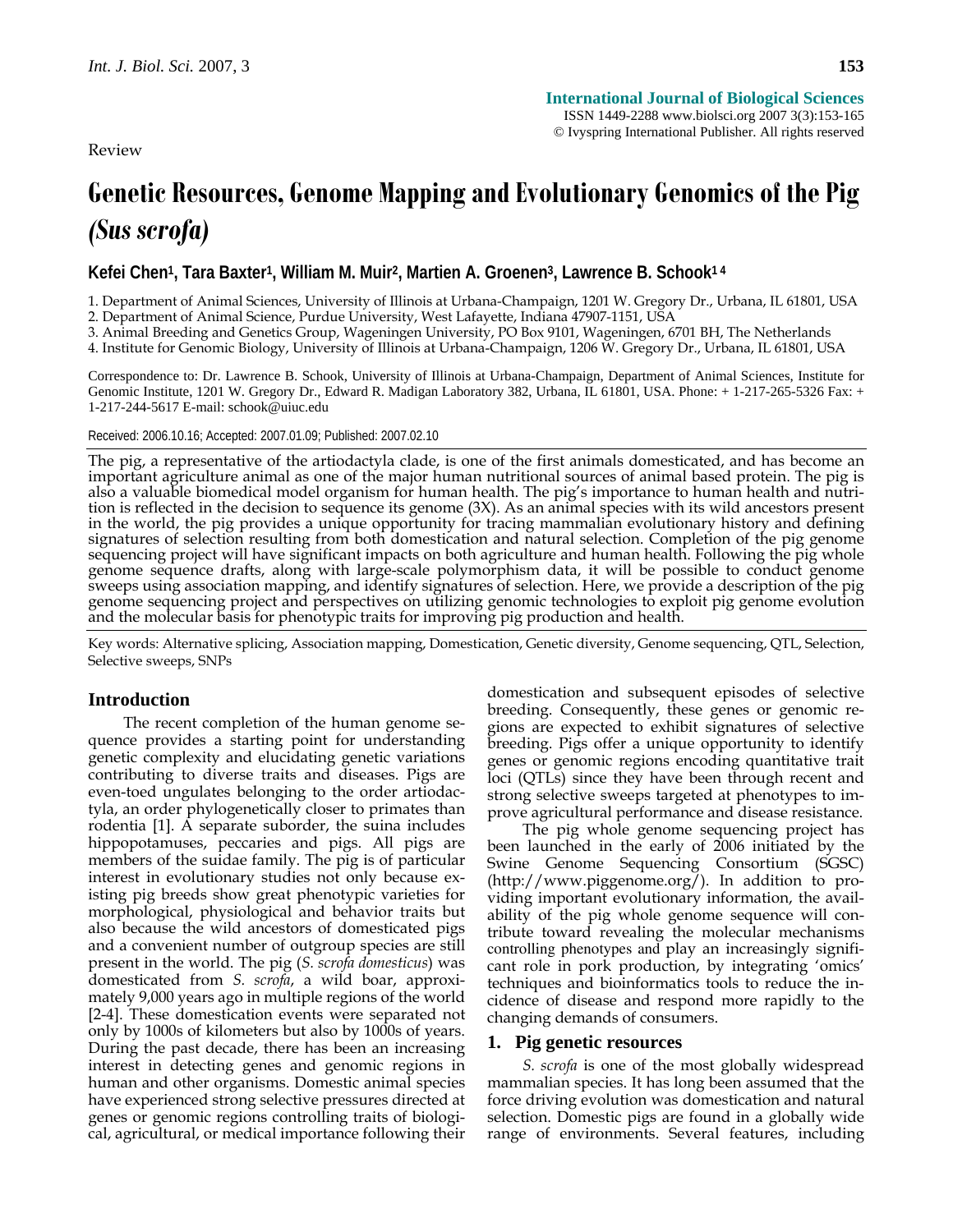teeth and skull morphology, external proportions, hair and colour patterns, biochemical and molecular polymorphisms, ecology and behaviour, reproductive isolation and natural areas, are used for discriminating the many species in the genus *Sus. S. scrofa* is classed into a large number of subspecies, but the number is uncertain and depends on the definition of the subspecies. It has been possible to discriminate more than 16 distinct subspecies, each occupying distinct geographical areas [5-8].

# **1.1. Pig domestication**

Domestication is the process of genetically adapting a wild biological organism to better suit the needs of human beings, as a result of living and breeding conditions under careful human control for multiple generations [9]. Pig domestication has been an integral part of the rise of agriculture and the adoption of the agricultural practices throughout much of the world. Insights into the evolution and spread of the pig are likely to deepen our understanding of the origins and spread of livestock agriculture and the rise of early human civilization. The earliest remains of domesticated pigs have been excavated at Çayönü in southeast Anatolia dated to 7,000 BC [10]. According to most traditional but arguable views based on extensive zooarcheological record [6], the domestic pig originated in the near east and spread west to Europe and east to China. However, recent preliminary research using mitochondrial DNA (mtDNA) sequences from samples of Eurasian wild boars and various breeds of domestic pigs has provided evidence to support a "multiple and independent domestication" hypothesis [2, 3]. Additional recent mtDNA data from the analysis of 685 individuals including wild boars, feral and domestic pigs across Eurasia also support the hypothesis that the pig domestication occurred independently in the world at diverse geographic locations across Eurasia: three from Far-East (two in China, additional ones in Thailand/Burma and northern India), one from Island South-East Asia (Wallacea), and two from Europe [4]. These results also suggest that the *S. scrofa* as a species originated from islands in South-East Asia (Phillippines, Indonesia), where they dispersed across Eurasia, and with little or no importation of Near East domestic pigs into Europe by early farmers.

Domestication also provides rapid phenotypic evolution through artificial selections. Pig domestication has resulted in highly modified morphological architectures and has caused several major changes in physical types, e.g. one of the earliest results of domestication was a decrease in skeletal size [6]. However, it could be argued that size differences in various areas of the world may have arisen from environmental diversity such as feed resources. Improvement after domestication has also resulted in striking changes in yield, biochemical composition, and other traits. Most domesticated animals have experienced a "domestication bottleneck" with reduced genetic diversity relative to their wild ancestor(s). This bottleneck affects all genes in the genome and modifies the distribution of the genetic variation among loci. The magnitude and variance of the reduction in genetic diversity across loci provide insights into the demographic history of domestication.

The pig represents a domesticated animal that has both a convenient number of outgroup species nicely spaced in evolutionary distance, as well as surviving wild conspecifics (see Figure 1). This renders the pig as perhaps one of the most suitable animal species for inferring ancestral mutations as well as determining the fate of derived states and selective processes. Ancestral mutations are important because: (i) the probability that an allele is ancestral is equal to its frequency and (ii) strong positive selection results in regions with reduced heterozygosity and an excess of derived alleles. Since in the case of the pig, it is still unclear as to what constitutes the nearest living relative (likely *S. barbatus*) and the age of the species *S. scrofa* relative to some of it's nearest relatives, it is critical to compare *S. scrofa* with several related species (e.g. *S. barbatus, S. celebensis, S. verrucosus, African warthog*) that fall within a range of 1 to 6 million years ago (MYA) of inferred evolution [11-14] (Figure 1).

## **1.2. Natural and artificial selections**

Darwin (1859) clearly believed both nature and artificial selection shaped breeds, "The key (to domestic breeding) is man's power to accumulative selection: nature gives successive variations; man adds them up in certain directions useful to him" [15]. Human and novel environmental pressures during pig domestication have been principally responsible for the generation of inter-breed genetically variation and for the formation of many unique breeds. Domestic pig diversity has evolved over millions of years through the processes of natural and artificial selections forming and stabilizing each of the species used in food and agriculture. Over the more recent millennia, interactions between environmental and human selection have led to the development of genetically distinct breeds. Artificial selection in a targeted gene is similar to a more severe bottleneck that removes most of the genetic variation from a targeted locus.

Over the centuries, global pig farming in different environmental conditions has resulted in breeds with traits such as heat/cold tolerance and disease resistance, which favor their survival under environmental stresses. Farmers have also been breeding for a variety of attributes with a major focus on productivity traits such as meat yields and fertility. To date, there are likely over 730 pig breeds or lines worldwide of which two thirds reside in China and Europe and over 270 are considered as endangered or critical (Table 1 and Figure 2) [8]. Currently, 58 pig breeds are recorded as "transboundary" (occuring in more than one country) including 25 regional transboundary breeds and 33 international transboundary breeds. The worldwide distribution of pigs is dominated by five international transboundary pig breeds from the United States (US) or Europe i.e. Large white (117 countries), Duroc (93 countries), Landrace (91 countries), Hampshire (54 countries) and Pietrain (35 countries) [16]. Pig breeds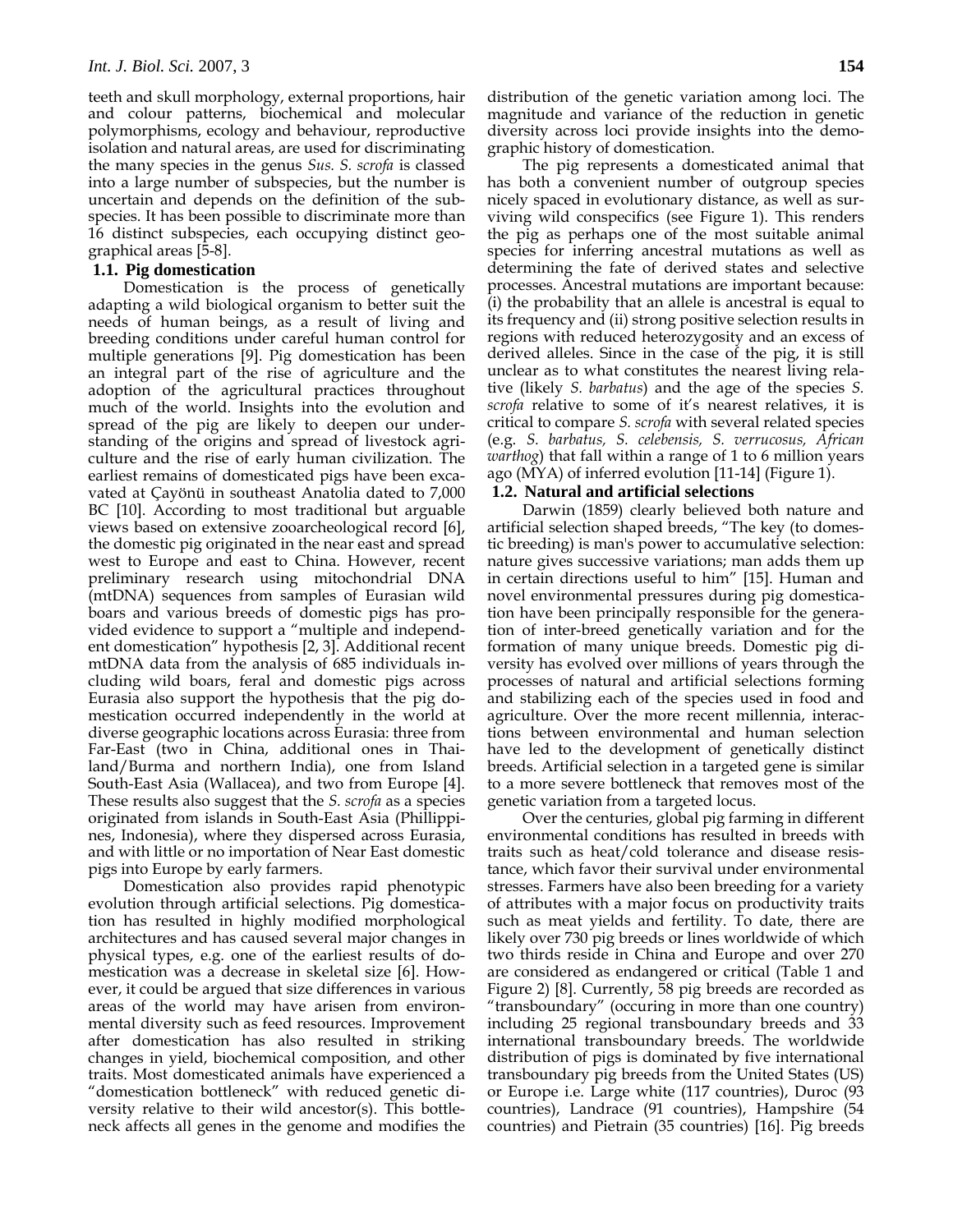vary greatly in size, color, body shape, ear carriage, behavior, prolificacy, and other traits. In order to meet future challenges in the agricultural and food industries, special efforts are required to conserve genetic resources. Therefore, phylogenetic studies aimed to evaluate the genetic uniqueness and pig breed diversity will assist in developing a rational plan for breed conservation programs. A set of criteria in an attempt to choose specifically breeds for conservation has been suggested including two essential criteria. These include the degree of endangerment and the genetic uniqueness of the breed [17]. In addition, the origin and history of domestic pigs can also be explained by phylogenetic analysis. Independent domestication has occurred from wild boar subspecies in Eurasia, and through the introgression of Asian germplasm into European domestic breeds that occurred during the 18th and early 19th centuries [9, 18].

## **1.3. Selective sweep detection**

When selective pressure is applied to individuals, it ultimately leads to the changes in the underlying genetic content of the population [19]. Individuals that carry a more favorable genotype would outcompete their peers, resulting in the fixation of beneficial alleles in the population with concomitant removal of inferior alleles. Two primary approaches have been utilized to identify and study genes or gene pathways. First is a conventional candidate gene approach which represents a gene selection based on comparative mapping and gene function. The second approach is whole genome scans to identify genomic regions under selection through association mapping, i.e. associating phenotypes with genotypes. A third approach involves identification of genomic patterns due to selective sweeps whereby large-scale high density single nucleotide polymorphism (SNP) haplomap on a specific region from diverse populations along with wild ancestral outgroup species or a panel of genes that might be associated with traits. The identification of the causative mutation for the insulin-like growth factor 2 *(IGF2)* QTL in pigs is an excellent application using these combined approaches [20]. Furthermore, by using comparative genomic data sets from different breeds containing wild ancestral species, several interesting genotype-phenotype relationships in domestic animals have been recently illustrated [21-28].

A selective sweep results in the elimination of surrounding variation in regions linked to a recently fixed beneficial mutation. For instance, the muscle-favoring mutation in the porcine *IGF2* gene (intron3-3072G/A) has swept through commercial pig populations, but is not present in the tested Asian or European wild boars [20]. More recently, a naturally occurring G to A transition in the 3' untranslated region of the myostatin gene creates a target site for mir1 and mir206 microRNAs (miRNAs) affecting muscularity in sheep, and a selective sweep has been detected in the hypermusculed Texel sheep [28]. The identification of selective sweeps is interesting, not only because it elucidates important evolutionary questions, but also because of the increasing evidence linking selection and disease genes [29, 30]. The beneficial substitution of an allele shapes patterns of genetic variation at linked sites, and may provide important insights into (i) the mechanisms of evolutionary change; (ii) guide selection of loci for population genetic studies; (iii) facilitate significant genomic regions; and (iv) help elucidate genotype-phenotype correlations in complex traits [31].

Genome scans for detecting signatures of selective sweeps in natural populations have been proposed as a phenotype independent approach to identifying adaptive trait loci even when gene function or phenotype of interest are unknown [32]. There are many different methods available for detecting selective sweeps from DNA sequence data [29, 33-36]. Hitchhiking mapping provides a universal approach for the identification of important mutations and selective sweeps. Hitchhiking is a phenomenon known as neutral variants linked to the beneficial mutation are also affected by a selective sweep [37]. This approach has been very successful for identification of selective sweeps at several genes [38, 39]. More information about genes causing the sweep can be obtained if divergent populations are compared, particularly if the populations have been exposed to well-known selection regimes. Similar comparisons could be performed for hitherto uncharacterized, commercially important traits, such as fat content in pigs. The most ambitious goal of hitchhiking mapping is the identification of quantitative trait nucleotides (QTNs) that confers the selective advantage [32].

## **1.4. Integrated global pig biodiversity**

Comparative genomic analysis of different domestic breeds can prove an efficient way of exploiting the genetic basis of phenotypic variation [40]. Phylogenetic studies can reconstruct the correct genealogical ties between species and estimate the time of divergence between two organisms since they last shared a common ancestor.

To help understand the animal evolutionary history and genetic diversity, a variety of genetic markers can be utilized. Genetic markers can generally be grouped into two types based on their association with functionality: type I markers are DNA segments encoding for expressed DNA sequences which possess a relatively low degree of polymorphism but high evolutionary conservation, whereas type II markers usually have no identifiable biological function but they are highly polymorphic and not well conserved between species. The comparison of the characteristics of main classes of genetic markers is shown in Table 2 [41-43]. As one of the most widely used marker types, microsatellites (also called simple sequence repeats, SSRs), are characterized as having a short motif, generally from 1 to 6 bp, are commonly regarded as "junk DNA"; however, SSRs have served as one of the most important markers for genome mapping as well as phylogenic studies. SSRs have been more recently proposed to modify genes with which they are associated. The influence of SSRs on gene regulation, transcription and protein function typically depends on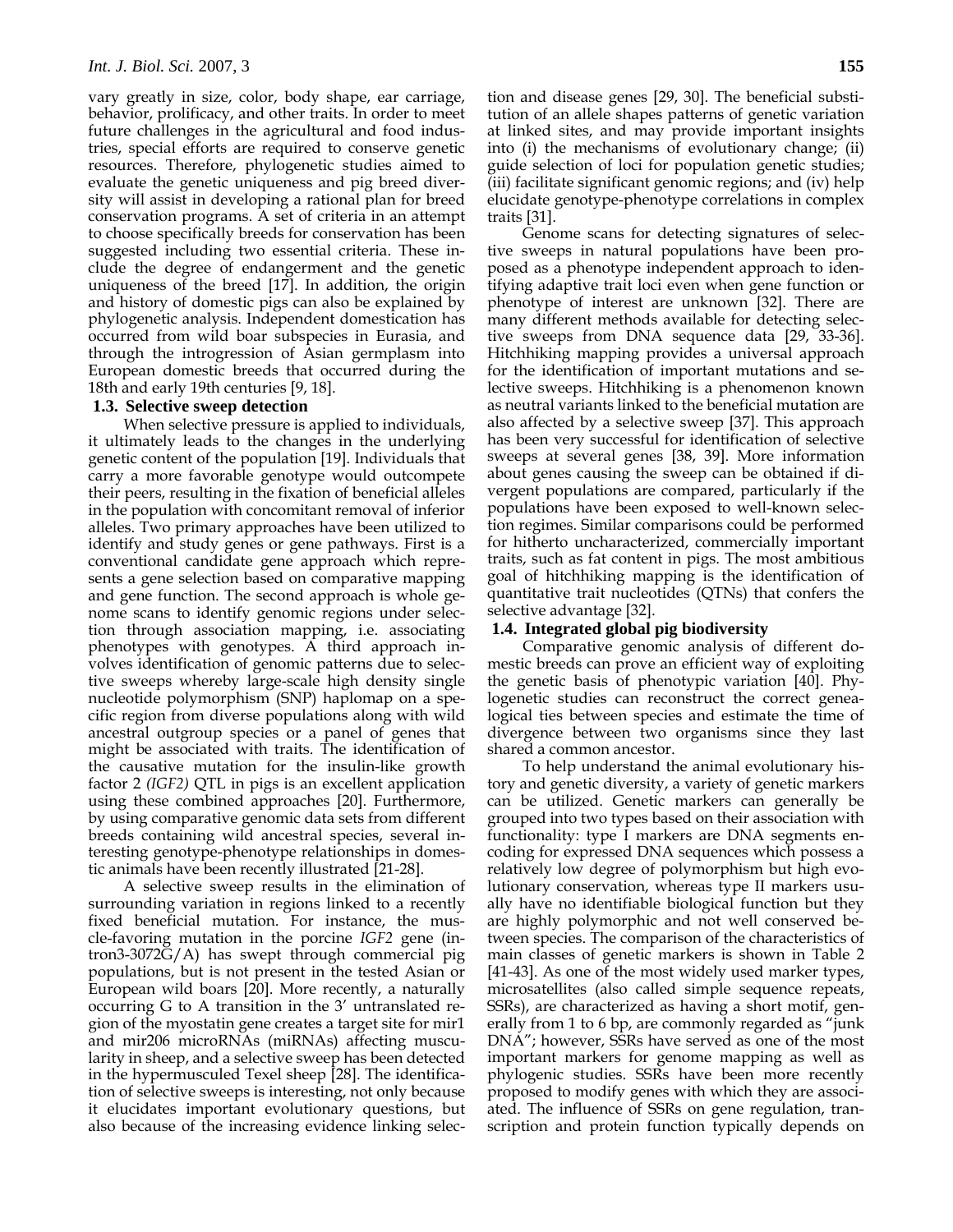the number of repeats, while mutations that add or subtract repeat units are both frequent and reversible. Over the past decade, it have been demonstrated that SSR variation has been tapped by natural and artificial selection to affect almost every aspect of gene function [44]. In addition, mtDNA is a widely used molecular tool in domestication studies, but it suffers from the limitations of poor information for the whole genome and the loss of male-mediated gene flows by its maternal inheritance patterns.

To date, a number of molecular markers have been used for genetic diversity and phylogenetic analysis in pigs including SSRs [45-49], AFLPs [50, 51], SNPs [52, 53] and mtDNA genotyping [2-4, 54-61]. SSR markers have been largely used in phylogenetic studies and to measure differences within breeds, however due to their neutral properties, they are poorly correlated with phenotypic changes due to selection. Very recently the use of gene markers has attracted more researchers as variation in these allele frequencies may provide information related to functional differences between breeds. Phylogenetic studies using gene markers or SNPs associated with traits of interest are relevant for breed conservation and potential breeds efficiently for the future production markets. Moreover, mtDNA maternally inherited is useful for tracing the maternal lineages in populations. Alternatively, variable sequences on the  $\bar{Y}$  chromosome are useful to measure breed history and phylogenetic origins, although it is much less variable within species than most other genomic sequences [62]. The largest ongoing project on biodiversity studies of pig breeds is the European Union (EU) pig biodiversity project II (Pig-BioDiv II), which will evaluate and compare genetic diversity among at least 100 pig breeds originated from China and Europe [49-51, 53, 60, 61]. The project not only determines the relationships between breeds by estimating genetic distances, based on SSR markers and haplotypic relationships from mtDNA and Y chromosome polymorphisms, but also determines functional differences among breeds by characterizing trait gene loci and QTL regions.

#### **2. Pig genome mapping and sequencing**

Over the past years, our understanding of the pig genome has rapidly evolved from the localization of genes on specific chromosomes to high density marker maps, and now the pig whole genome is being completely sequenced which represents a key milestone to exploit the pig genome evolution and decipher the molecular basis of various phenotypic traits.

#### **2.1. Genome positioning system (GPS)**

The availability of large-insert libraries [63-68] allows for a more targeted approach to physical and comparative mapping. Over 620K BAC end-sequences (BES) with an average read length of 635 bp have provided a previously untapped source of both coding and noncoding porcine sequence information [69]. The first high-resolution, physically anchored, contiguous whole genome radiation hybrid (RH) comparative maps of the porcine autosomes were constructed by using physically anchored sequences derived from BACs [70]. Furthermore, a physical map of the pig genome by integrating 265K restriction fingerprints and BES generated from 4 BAC libraries with RH markers, and contig alignments to the human genome was recently constructed with coverage across the 18 pig autosomes and the X chromosome in 176 contigs with an average length of 15 Mb as well as localised representation of the gene rich regions on Y. The map represents an entry point for rapid electronic positional cloning of genes and fine mapping of QTLs, and also provides a platform for the selection of an efficient minimum tiling path (MTP) through the genome to support clone-based sequencing and targeted functional genomics studies (http://www.sanger.ac.uk/Projects/S\_scrofa/WebFP C/porcine/large.shtml). Exploitation of this resource as well as the complete human sequence and bioinformatics tools permit the establishment of an ordered list of unique sequences from which to select evenly spaced markers prior to mapping [69].

With the development of molecular markers, porcine genomic maps have been largely enriched in the last few years. The pig genome database has entries for over 4,000 loci including more than 1,588 genes and 2,493 markers (http://www.animalgenome.org/pig/). However, while the average distance between markers is about 2 - 3 cM, some large gaps still exist in the pig genetic linkage map (http://www.marc.usda.gov/genome). The physical map for pigs as for other farm animals lagged behind initially. With the use of a somatic cell hybrid panel [71] and a 7,000 rad (IMpRH) or recently of a 12,000 rad  $(IMNpRH<sub>2</sub>)$  RH panel [72-74], the physical map has been growing rapidly and contains now over 10,000 genes and markers [75]. The publicly available information related to pig genomics and proteomics is shown in Table 3.

#### **2.2. The pig genome project**

The pig whole genome is currently being sequenced by The Wellcome Trust Sanger Institute through funding provided by Cooperative State Research, Education and Extension Service at the United States Department of Agriculture (CSREES-USDA) (target of 3X genome coverage sequencing by January 2008) [76]. This project uses a clone-by-clone sequencing strategy, based on the MTP of BAC clones. The planned order of contig selection for sequencing is: (i) SSC7, SSC14 and SSC4 are highest priority since additional EU funding targeting these chromosomes started earlier; (ii) SSCX, since it will be more challenging to complete and require increased depth sequencing; and (iii) SSC1, SSC11, SSC17, SSC5, SSC6, SSC2, SSC3, SSC8, SSC9, SSC10, SSC12, SSC13, SSC15, SSC16, and SSC18. To date, a total of 7,321 CHORI-242 clones have been selected and used to generate initial shotgun sequencing data (> 52% of the swine genome) (Table 4). Since the CHORI-242 represents a female Duroc pig, 495 additional BACs with at least one BES anchored on chromosome X or Y from the French National Institute for Agricultural Research (INRA) BAC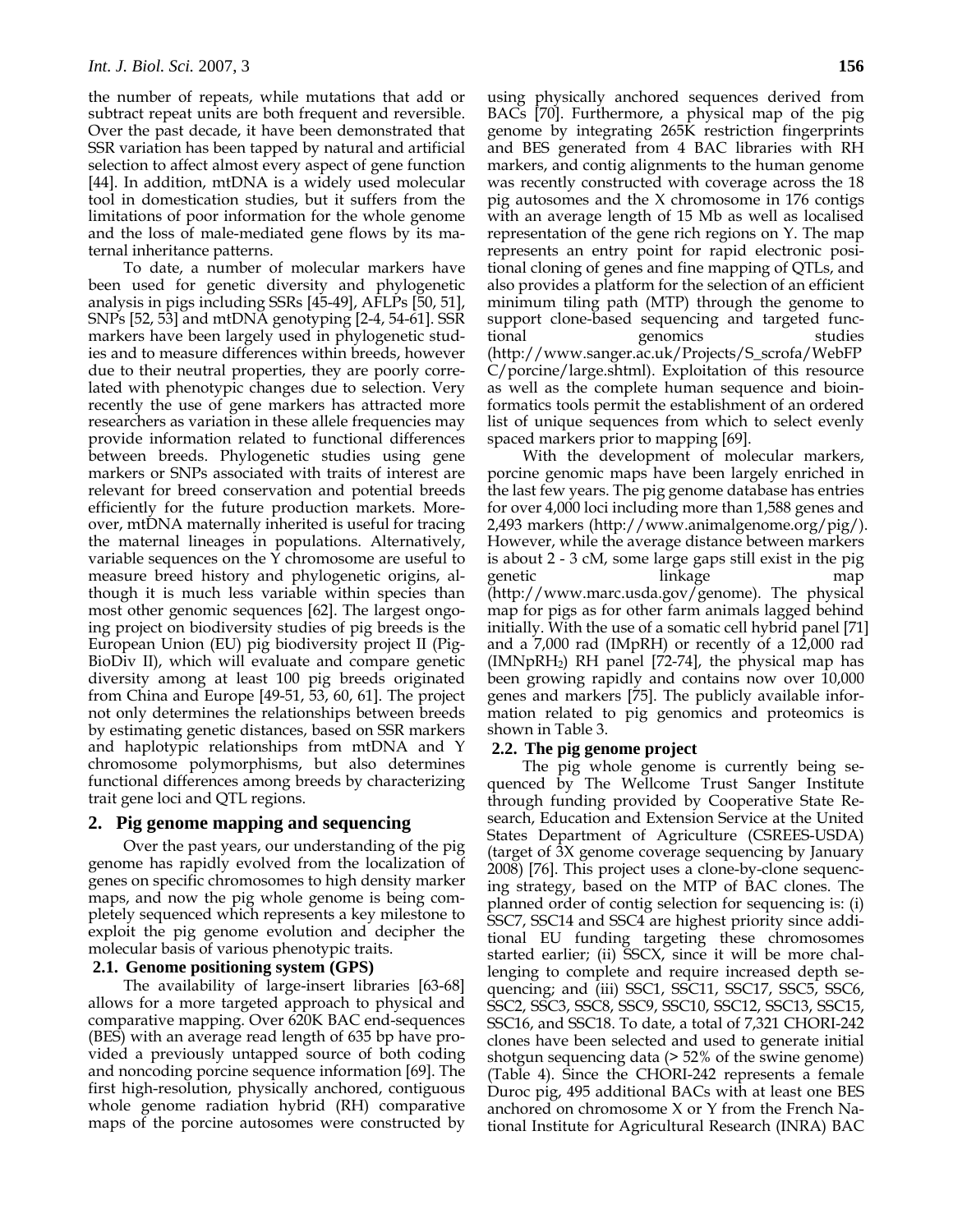library was selected for sequencing the chromosome Y. A total of 1,660 accessioned clones have generated > 287 Mb of sequence. A pre-finishing strategy is being employed for gap closure and ambiguity resolution. Automated annotation will be used after the entire chromosome has been sequenced (http://www.piggenome.org/).

To take advantage of the emerging genome sequence and the characterization of new QTLs, there is an increasing need for improving the process of SNP discovery to define haploblocks in unique germplasms. Thus, a discovery platform that exploits ancestral chromosomes for unique SNP discovery would expedite SNP discovery for exploitation in breeding. Also there is a need for a united, global initiative that captures and utilizes the broadest porcine germplasms. Porcine SNP discovery is ongoing and several large projects have been completed (Sino-Danish) or are currently being initiated by INRA-Genescope in conjunction with SGSC pig genome sequencing project [76]. Within the Sino-Danish initiative [77], 3.84 million sequences have been generated using 5 different breeds (Duroc, Erhuanlian, Hampshire, Landrace and Yorkshire) and within the Genescope initiative, 1 million sequences are being generated from 7 different breeds (Iberian, Landrace, Meishan, Minipig, Pietrain, Wild boar and Yorkshire) [77, 78]. However, the discovery of SNPs using a limited pool of independent germplasm limits the potential to identify QTLs using genome-wide SNP sweeps and the ability to identify traits highly difficult to phenotype (reproduction, disease resistance) or marker-associated introgression of traits from wild-type alleles into commercial breeding populations. This supports the need for an alternative strategy to generate informative SNPs for use in commercial populations. In addition, the EU PigBioDiv II has provided significant insights into the multiple origins of the pig and phenotypic variation associated with geography, breeding and husbandry practices. Using 1,536 SNPs, distributed across the genome for genotyping 672 DNA samples, it has been demonstrated that the utility of SNPs is being able to define haploblock structure and extending linkage disequilibrium (LD) into genomic regions where genes controlling agricultural traits have been selected [53].

# **3. Approaches to understanding genome evolution**

The relationship between genome size and organismal complexity remains unanswered. The C-value (genome size) paradox is that genome size does not correlate closely with organismal complexity [79]. However, the genomes of more complex organisms are, on average, larger than the genomes of less complex. The C-value of the domestic pig varies from 2.81-3.51 measured using various cell types and by different methods [80-82]. The pig genome comprises 18 autosomes and  $X/Y$  sex chromosomes with a size of 2.7 gigabases (Gb) estimated by integration of BES and fingerprints [69, 76]. Comparative genomic analysis indicates that organismal complexity arises from progressively more elaborate regulation of gene expression, and physiological/ behavioral complexity correlates with the likely number of gene expression patterns exhibited during an animal's life cycle [83]. The unexpectedly high frequency of alternative splicing (AS) events has been proposed to be an attractive mechanism for increasing gene expression patterns and consequently for the organismal complexity in eukaryotes [84, 85]. As one of the most exciting recent discoveries in the field of genomics, the ultraconserved regions that are not functionally transcribed in mammalian genomes, has been suggested to play important role as transcriptional regulatory elements, and account for the complexity of gene regulation [86-89]. This is particularly evident for some genes involved in embryonic development. Another mechanism for increasing organismal complexity was suggested to be DNA arrangement where genes themselves are rearranged during cellular differentiation [90].

## **3.1. Comparative cytogenetics and genomics**

Genome organization has traditionally been inferred using two approaches: cytogenetics mapping and genetic-linkage or physical mapping [91]. Comparisons of G-banded chromosome patterns were first used to infer homologies of whole chromosomes or subregions between species and even across mammalian orders. Gene mapping utilizing somatic cell hybrids subsequently confirmed the large tracts of mammalian genomes were remarkably conserved, suggesting that transferring information from species such as human and mouse, which have gene-rich maps, to the gene-poor developing maps of domestic animals is feasible [92]. Chromosome painting [or Zoo-fluorescence *in situ* hybridization (Zoo-FISH)] permits rapidly detecting entire chromosomal homologies across mammalian orders. Genetic linkage map are best suited to ordering polymorphic SSR markers, but less efficient for developing comparative maps since the limited degree of coding locus (type I markers) polymorphism observed within most interspecies crosses. Radiation hybrid (RH) mapping has proven to be an effective approach for the rapid ordering of evolutionarily conserved type I coding gene markers over the whole genome of various species [70, 74, 92, 93]. Genome sequence based comparative mapping is becoming a powerful approach to reveal the molecular basis for phenotypic variation as well as the evolutionary forces that have contributed to speciation, including underlying mutational processes and selective constraints [94-96]. In addition to comparative genome mapping, with the integration of genomics and phylogenetics, phylogenomic studies are progressing to resolve long-standing evolutionary/phylogenetic controversies, to refine dogma on how chromosomes evolve, and to guide annotation of human and other mammalian genomes [97].

## **3.2. Exploiting varieties of genomic architectures**

*Genome rearrangements:* In eukaryotes, genome rearrangements, such as inversion, translocations and duplications, are common and range from gene segments to hundreds of genes. In most eukaryotes, there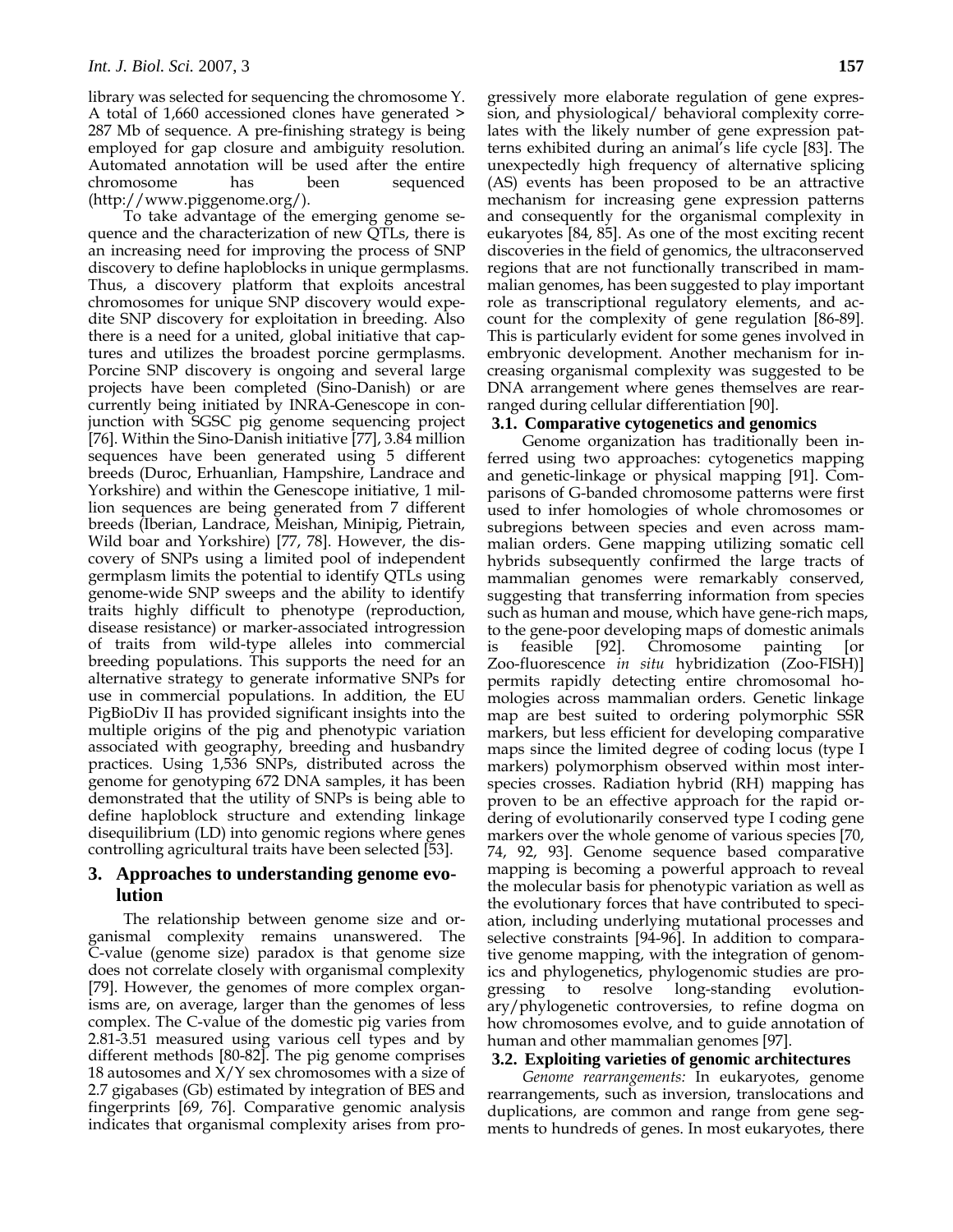is a strong association between rearrangement breakpoints and repeat sequences. Rearrangement polymorphisms in eukaryotes are correlated with phenotypic differences, and proposed to confer varying fitness in different environments. There is little evidence that chromosomal rearrangements causes speciation, but probably intensify reproductive isolation between species that have formed by other routes [98]. A relatively large number of chromosomal abnormalities including inversion, translocation, duplication, fission and fusion have been identified in pig [93, 99, 100]. The chromosomal abnormalities are often responsible for a considerable decrease in prolificacy of the carrier animals. Recently, a bioinformatics tool was created to permit multi-species comparisons between the genomes of humans, horses, cats, dogs, pigs, cattle, rats, and mice (http://evolutionhighway.ncsa.uiuc.edu/). This provides a useful resource for evaluating pig evolution. A large set of reuse breakpoints were discovered and more than 20% of the discovered breakpoints have been reused during mammalian evolution. The eight species comparison showed that the historical rate of chromosome evolution in mammals was different than previously thought. The study demonstrated that evolutionary changes has been moving faster during the last 65 million years than for the prior 35 or so million years [92].

*Transposable elements:* Evolutionary biologists hypothesized that the earliest life originated via a system based on a self-replicating RNA genome and RNA catalysts [101]. The advent of polymerases that make DNA copies of RNA templates allowed the conversion of information from unstable ribose-based polymers to more stable deoxyribose-based polymers through the process of reverse transcription. It is now known that only approximately 1-2% of the human genome is comprised of exonic sequences. The remainder, so-called "junk DNA", is composed largely of introns, simple repeat sequences and transposable elements or their remnants. In mammals, transposable elements account for nearly 50% of the genome [102, 103]. Transposable elements were historically dismissed as junk or selfish sequences parasitizing the genome of living organisms [104, 105]. This view has been challenged through a wave of new information demonstrating their emergence as contributors to the evolution and function of genes and genomes, and have a tremendous impact on an organism's phenotype [106-108]. These effects include drug response, disease susceptibility and evolution novelties between species. The most common genomic effect of transposable elements is the induction of mutation. Through their mobility and ability to recombine, transposable elements can generate various types of rearrangements and lead to insertions, deletions, duplications and inversions. In mammals, retrotransposon have been proposed to act as general modulators of gene expression and to play a role in X-chromosome inactivation [109, 110]. Transposable elements, first recognized as potential causal agents of human disease in 1988 [111], have evolved over millions of years and have achieved

a balance between detrimental effects on the individual and long-term beneficial effects on a species through genome modification. It has been suggested that transposable elements play an important role through diverse ways in the event of shaping the genome to speciation [107].

*Single nucleotide mutations*: SNPs are abundant and widespread throughout the pig genome (coding and non-coding regions), and are rapidly becoming the marker of choice for many applications in population genomics, evolutionary analysis, conservation genetics, because of the potential for higher genotyping efficiency, data quality, genome coverage and cost-effective high throughput genotyping techniques. In most species, SNPs occur typically on average every 200-500 bp [43, 112-114]. About 90% of genetic variation has been ascribed to SNP allelic variants that occur at a frequency of  $> 1\%$ . Within coding regions ( $\sim$ 1-2%), nonsynonymous SNPs can be considered candidates for functional changes. The phenotypic effect of any particular SNP is rarely known and often can only be inferred based on the evolutionary dynamics of the variant or on its effect on protein function. The nonsynonymous  $(d_N)$ : synonymous  $(d_S)$  SNPs ratio  $(d_N/d_S)$ also known as Ka/Ks) can then be taken as a measure of the strength of purifying selection on a gene or the entire genome. Even synonymous SNPs in protein-encoding genes can have functional implications. Although multiple codons can encode the same amino acid, some occur more frequently in the genome than is predicted by random (i.e. codon usage bias). Therefore, a SNP that causes a change from a more common or preferred codon to a rare or unpreferred codon can affect the efficiency of protein synthesis and expression. Most SNPs occurs in the non-coding portion of the genome, but can nevertheless be evaluated with regard to function. For example, the IGF2-intron3-G3072A substitution causes a major QTL effect on muscle growth in the pig [20], and explains a major imprinted QTL effect on backfat thickness in a Meishan × European white pig intercross [115, 116].

A substantial fraction of the non-coding genome is conserved between species, suggesting that purifying selection acts on a large portion of the genome. Thus, SNPs can be evaluated based on their location in conserved versus non-conserved non-coding regions. Moreover, the regulatory regions of genes (e.g. promoters, enhances, silencers, insulators, miRNA binding sites) have been annotated using comparative and predictive algorithms, and thereby enabling the assessment of non-coding regulatory SNPs. For instance, SNPs that occur in the transcription factor binding sites of a promoter are more likely to affect function than SNPs that occur outside the regulatory region of a gene [28, 117]. Although ascertainment bias can be a problem with some applications, SNPs can generate equivalent statistical power whilst providing broader genome coverage and higher quality data than can either SSRs or mtDNA, suggesting that SNPs could become an efficient and cost-effective genetic tool.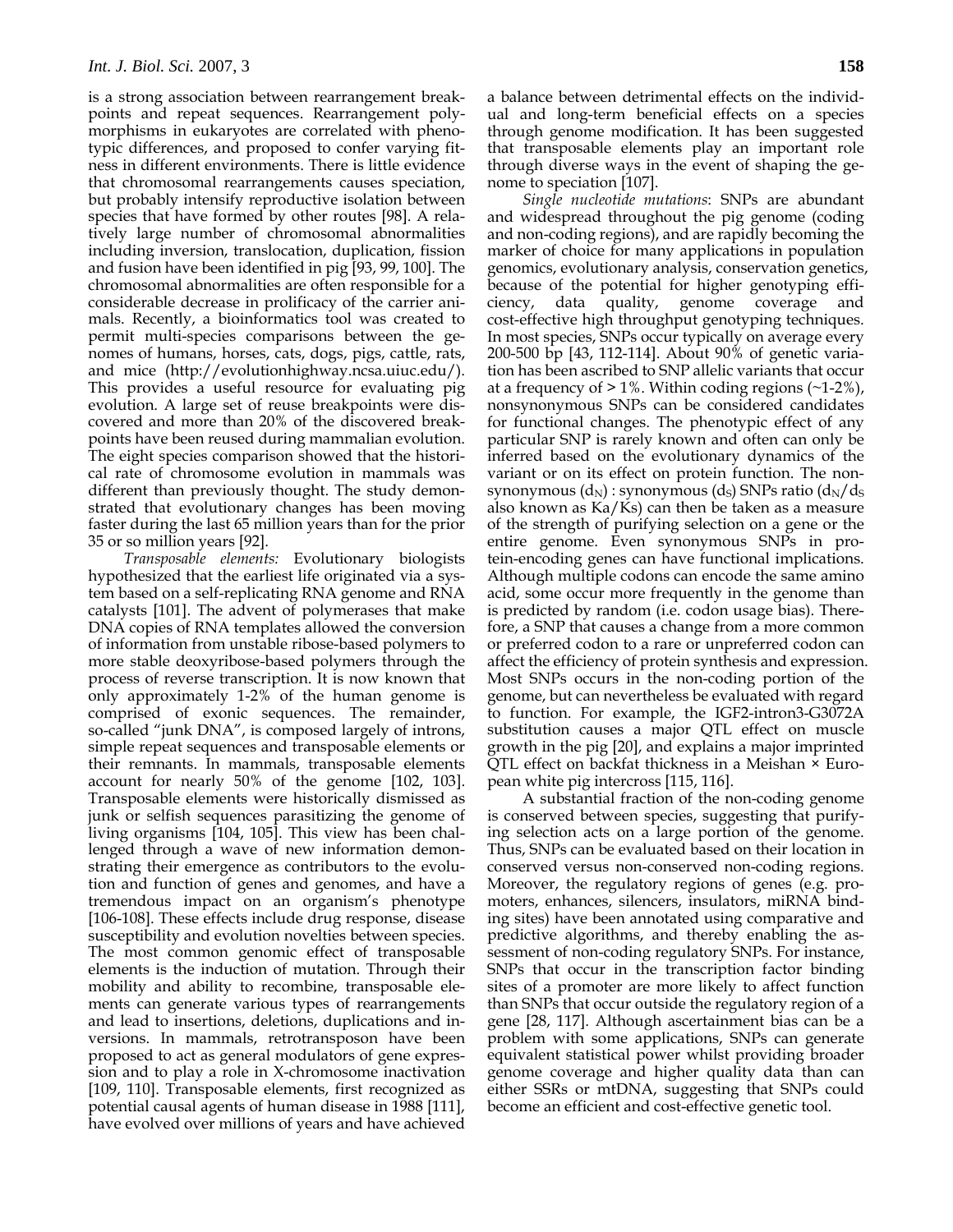# **3.3. Alternative splicing (AS) events and evolutionary impacts**

Alternative splicing (AS), one of the most important and nearly ubiquitous mechanisms regulating gene expression in many organisms, occurs in the coding sequence, coordinates physiologically meaningful changes in protein structure and function and is a key mechanism to generate the complex proteome of multicellular organisms. AS results in two ways: (i) through skipping exons that encode a certain protein feature; and (ii) by introducing a frameshift that changes the downstream protein sequences. Recently, novel types of AS events have been proposed that either join two non-consecutive exons (creating a protein feature) or insert an exon into the protein body (destroying a feature) [118]. The effects of AS range from a complete loss of function or acquisition of a new function to very subtle modulations, which are observed in the majority of cases reported such as binding properties, enzymatic activity, intracellular localization, protein stability, phosphorylation and glycosylation patterns [119].

It has been estimated that 30-70% of mammalian genes are alternatively spliced [120-122], and that mammalian AS events frequently arise from the evolutionarily rapid loss or gain of exons from genomes [121, 123-125]. Variant splice patterns are often specific to different stages of development, particular tissues or a disease state [126]. Utilizing a highly predictive computational method over 11% of human and mouse alternative exons were estimated to represent species-specific AS events [127]. By comparing gene structure of orthologous genes in human and mouse genomes, it has been revealed that the majority (98%) of human constitutive and major forms of alternative exons are conserved in the genomic sequences of their mouse and rat orthologues [121]. By contrast, nearly 75% of the minor forms of alternative exons are not conserved, suggesting that AS is associated with a significant increase in the rate of exon creation and deletion in mammals, and plays a role on speciation events

Splicing mutations have long been proposed to be the basis for a number of human diseases [128]. More recently, based on the disease-gene propensity of human genes in terms of their coding region length and intron number, it was estimated that  $~60\%$  of human disease mutations represent splicing mutations, the most frequent cause of hereditary diseases [129]. Although the importance of AS in various biological processes such as sex determination [130] and apoptosis has been known for a long time, genomics and in particular the shotgun sequencing expressed sequence tags (ESTs), have revealed its nearly ubiquitous role in gene regulation [85]. Genome sequencing has made it possible to study the evolutionary impact and constraints of AS [131].

#### **3.4. Exploring functional portion of the genome**

Recently, it was estimated that according to sequence conservation patterns, the actual functional portion of the mammalian genome is at least 5% [103].

In mammals, using comparative evolutionary approaches it appears that functional elements are clustered mostly within ~2 kb surrounding protein-coding sequence [132, 133]. These observations help to paint a general picture of noncoding conservation and structure in the genome and are likely to be extremely helpful in focusing future detailed investigation. Given that the protein-coding fraction is approximately 1.5%, there is significant opportunity for identification of additional functional elements. Sequence conservation does not reveal the total fraction of the functional genome, but simply the fraction of the genome that has remained functional within the group of species compared. An additional fraction that is not conserved across larger evolutionary distances such as across all vertebrate lineages represent species-specific or lineage-specific genes. The best known functional fraction is the class of protein-coding genes. Regulatory elements and noncoding RNAs such as small interfering RNAs, (siRNAs) and miRNAs are considered two other significant functional classes of the mammalian genomes. Analysis of the human and mouse genomes has identified an abundance of conserved non-genic sequences (CNGs). The significance and evolutionary depth of their conservation remain unknown. A striking extremely high number of such elements is found in vertebrate gene deserts, defined as long regions (> 500 kb) containing no protein-coding sequences and without obvious biological functions [87-89]. It has been suggested that a global role of CNGs in genome function and regulation, through long-distance *cis* or *trans* chromosomal interactions [134].

# **4. Future expectations of facilitating pig genome navigation**

Exploring the complete functional information encoded in a genome is a major challenge in biological research. Comparative genome analysis between the pig and related mammals could provide a powerful and general approach to identifying functional elements without previous knowledge of function and detect phylogenetic footprinting of pig genome evolution. A principal goal of genetic research is to identify specific genotypes that are associated with phenotypes and to conduct genome-wide genotyping on a massive scale. The advent of the complete genome sequencing along with gene prediction has resulted in the development of technologies that allow the assignment of genes to particular biological modules. Integration of 'omic' technologies including genomics, transcriptomics, proteomics and metabolomics will link genomics and system biology and accelerate the acquisition of fundamental knowledge about biology systems. The outputs of 'omics' research will change our approach to solving biological problems and result in novel uses of biotechnology to develop and improve products for agriculture. Advances in genome-phenome research will contribute to agriculture and food, bioengineering, biomedicine and health, conservation and the environment. Genome to phenome research for the pig is still at a very early stage,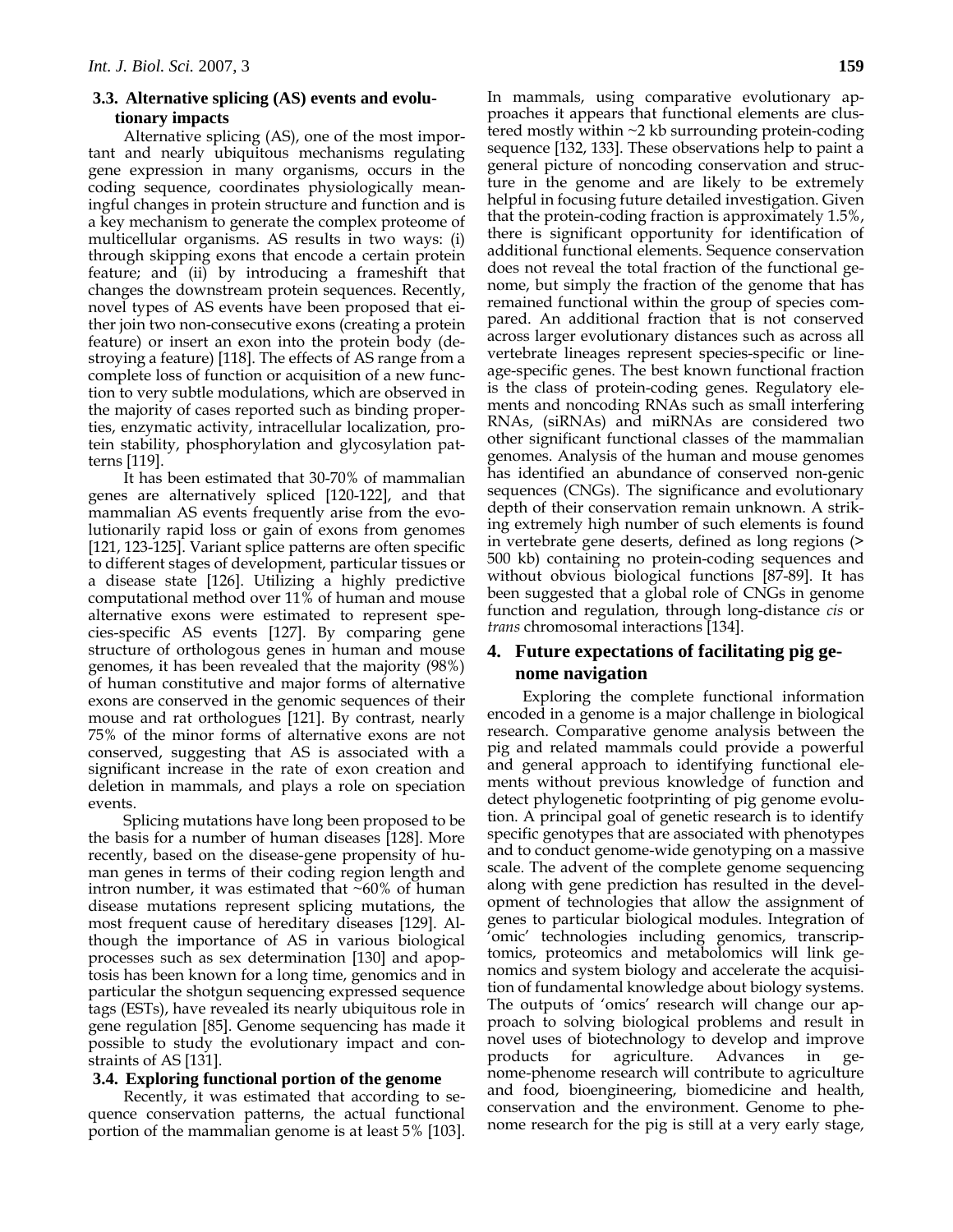and requires enormous amount of work to understand the genetics and development of shape, specialization and organization at levels from cells to the whole individual.

Since the whole genome sequence of the pig will soon be available, comparative studies with the completed human genome, and other mammalian genomes having moderate to deep genome coverage (i.e. cow, horse, dog, mouse, rat and chimpanzee) will yield new information about the pig genome evolution. In the next decade, by utilizing approaches of comparative genomics, it will be possible to effectively select animals for agricultural purposes, create appropriate biodiversity conservation programs and create pig models for medical research. The utility of the pig in biomedical research affords many advantages compared with other animals such as mouse and rat i.e. (i) its similar size to humans (ii) sharing high similarities with human both anatomically and physiologically; and (iii) the ability to target gene manipulation and clone using nuclear transfer.

#### **Acknowledgements:**

We would like to acknowledge the funding from USDA/NRI-CSREES AG2006-35216-16668, AG2005-4480-15939, AG2004-35205-14187, AG2002-3448-11828, AG2002-35205-12712, AG2001-3520-11698; USDA-ARS AG58-5438-2-313.

# **Conflict of interest**

The authors have declared that no conflict of interest exists.

## **References**

- 1. Jorgensen FG, Hobolth A, Hornshoj H, Bendixen C, Fredholm M, Schierup MH. Comparative analysis of protein coding sequences from human, mouse and the domesticated pig. BMC Biol. 2005; 3:2.
- 2. Giuffra E, Kijas JM, Amarger V, Carlborg O, Jeon JT, Andersson L. The origin of the domestic pig: Independent domestication and subsequent introgression. Genetics. 2000; 154(4):1785-1791.
- 3. Kijas JM, Andersson L. A phylogenetic study of the origin of the domestic pig estimated from the near-complete mtDNA genome. J Mol Evol. 2001; 52(3):302-308.
- 4. Larson G, Dobney K, Albarella U, et al. Worldwide phylogeography of wild boar reveals multiple centers of pig domestication. Science. 2005; 307(5715):1618-1621.
- 5. Groves CP. Ancestors for the Pigs. Canberra, Australia: Australian National University Press, 1981.
- 6. Epstein J, Bichard M. Pig. In: Mason IL ed. Evolution of Domesticated Animals. New York: Longman, 1986:145-162.
- 7. Ruvinsky A, Rothschild MF. Systematics and evolution of the pig. In: Ruvinsky A, Rothschild MF eds. The Genetics of the Pig. Oxon, UK: CAB International. 1998:1-16.
- 8. FAO SoW-AnGR. The State of the World's Animal Genetic Resources for Food and Agriculture. 1st ed. Rome: FAO, 2006.
- Darwin C. The Variation of Animals and Plants Under Domestication. 1st ed. Lodon, UK: John Murray, 1868.
- 10. Reed CA. The pattern of animal domestication in the prehistoric Near East. In: Ucko PJ, Dimbleby GW, eds. The Domestication and Exploitation of Plants and Animals. London, UK: Duckworth, 1969:361-380.
- 11. Randi E, Lucchini V, Diong CH. Evolutionary genetics of the suiformes as reconstructed using mtDNA sequencing. J Mamm Evol. 1996; 3:163-194.
- 12. Groves CP, Schaller GG, Amato G, Khounboline K. Rediscovery of the wild pig *sus bucculentus*. Nature. 1997; 386:335.
- 13. Fokkinga A. Het Varkensboek. The Netherlands: Uitgeverij Thoth, 2004.
- 14. Robins JH, Ross HA, Allen MS, Matisoo-Smith E. Taxonomy: Sus bucculentus revisited. Nature. 2006; 440(7086):E7.
- 15. Darwin C. On the Origins of the Species by Means of Natural Selection, Or the Preservation of Favoured Races in the Struggle for Life. UK: John Murray, 1859.
- 16. [Internet] DAD-IS. Domestic Animal Diversity Information System. 2006. http://www.fao.org/dad-is/
- 17. Ruane J. A critical review of the value of genetic distance studies in conservation of animal genetic resources. J Ani Breed Genet. 1999; 116:317-323.
- 18. Jones GF. Genetic aspects of domestication, common breeds and their origin. In: Rothschild MF., Ruvinsky A, eds. The Genetic of the Pig. Oxon, UK: CAB International, 1998:17-50.
- 19. Nielsen R. Molecular signatures of natural selection. Annu Rev Genet. 2005; 39:197-218.
- 20. Van Laere AS, Nguyen M, Braunschweig M, et al. A regulatory mutation in IGF2 causes a major QTL effect on muscle growth in the pig. Nature. 2003; 425(6960):832-836.
- 21. Grobet L, Martin LJ, Poncelet D, et al. A deletion in the bovine myostatin gene causes the double-muscled phenotype in cattle. Nat Genet. 1997; 17(1):71-74.
- 22. Milan D, Jeon JT, Looft C, et al. A mutation in PRKAG3 associated with excess glycogen content in pig skeletal muscle. Science. 2000; 288(5469):1248-1251.
- 23. Galloway SM, McNatty KP, Cambridge LM, et al. Mutations in an oocyte-derived growth factor gene (BMP15) cause increased ovulation rate and infertility in a dosage-sensitive manner. Nat Genet. 2000; 25(3):279-283.
- 24. Mulsant P, Lecerf F, Fabre S, et al. Mutation in bone morphogenetic protein receptor-IB is associated with increased ovulation rate in booroola merino ewes. Proc Natl Acad Sci U S A. 2001; 98(9):5104-5109.
- 25. Pailhoux E, Vigier B, Chaffaux S, et al. A 11.7-kb deletion triggers intersexuality and polledness in goats. Nat Genet. 2001; 29(4):453-458.
- 26. Freking BA, Murphy SK, Wylie AA, et al. Identification of the single base change causing the callipyge muscle hypertrophy phenotype, the only known example of polar overdominance in mammals. Genome Res. 2002; 12(10):1496-1506.
- 27. Grisart B, Coppieters W, Farnir F, et al. Positional candidate cloning of a QTL in dairy cattle: Identification of a missense mutation in the bovine DGAT1 gene with major effect on milk yield and composition. Genome Res. 2002; 12(2):222-231.
- 28. Clop A, Marcq F, Takeda H, et al. A mutation creating a potential illegitimate microRNA target site in the myostatin gene affects muscularity in sheep. Nat Genet. 2006; 38(7):813-818.
- 29. Sabeti PC, Reich DE, Higgins JM, et al. Detecting recent positive selection in the human genome from haplotype structure. Nature. 2002; 419(6909):832-837.
- 30. Clark AG, Glanowski S, Nielsen R, et al. Inferring nonneutral evolution from human-chimp-mouse orthologous gene trios. Science. 2003; 302(5652):1960-1963.
- 31. Teshima KM, Coop G, Przeworski M. How reliable are empirical genomic scans for selective sweeps? Genome Res. 2006; 16(6):702-712.
- 32. Schlotterer C. Hitchhiking mapping--functional genomics from the population genetics perspective. Trends Genet. 2003; 19(1):32-38.
- 33. Tajima F. The effect of change in population size on DNA polymorphism. Genetics. 1989; 123(3):597-601.
- 34. Fay JC, Wu CI. Hitchhiking under positive darwinian selection. Genetics. 2000; 155(3):1405-1413.
- 35. Akey JM, Zhang G, Zhang K, Jin L, Shriver MD. Interrogating a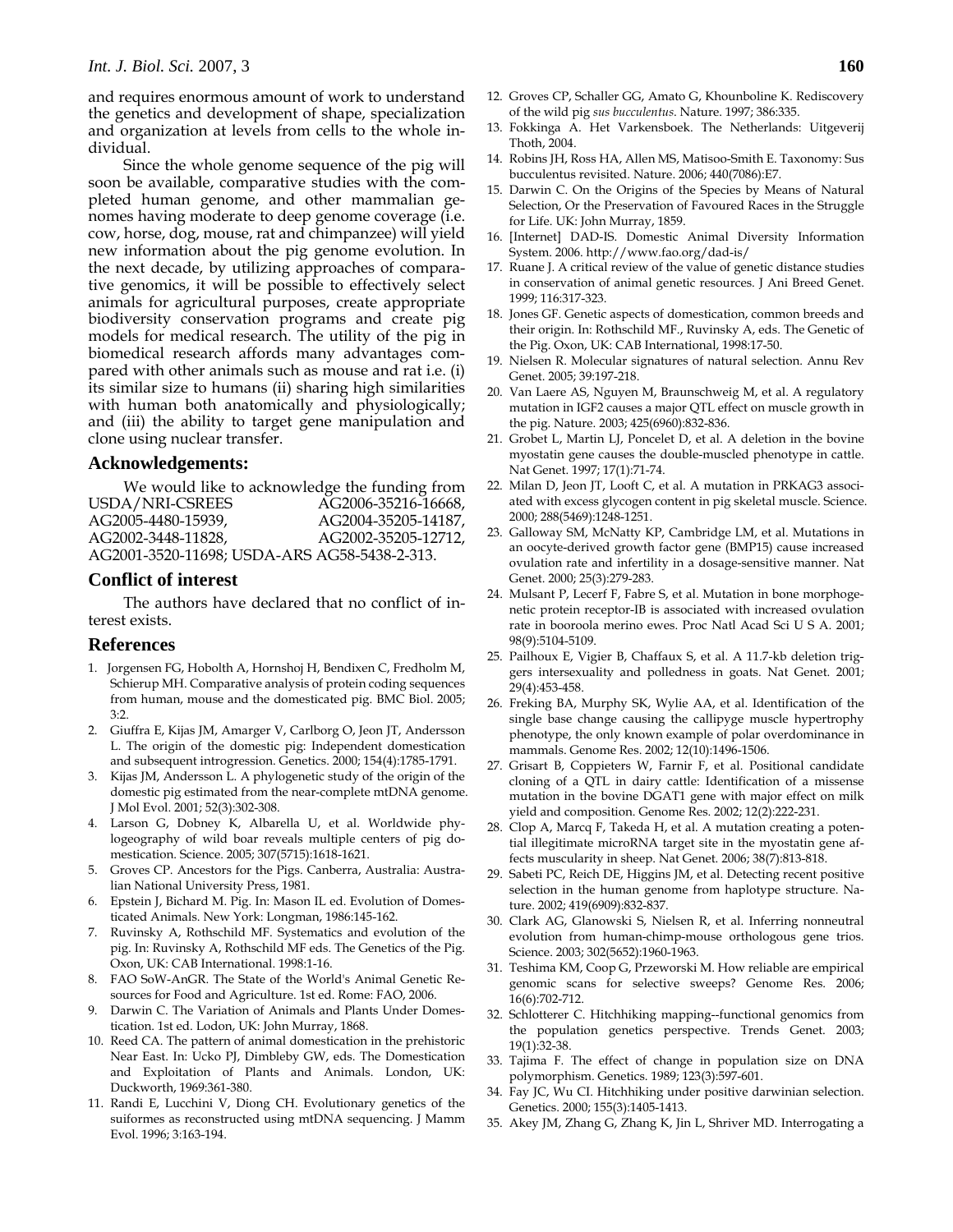high-density SNP map for signatures of natural selection. Genome Res. 2002; 12(12):1805-1814.

- 36. Przeworski M. Estimating the time since the fixation of a beneficial allele. Genetics. 2003; 164(4):1667-1676.
- 37. Smith JM, Haigh J. The hitch-hiking effect of a favourable gene. Genet Res. 1974; 23(1):23-35.
- 38. Kohn MH, Pelz HJ, Wayne RK. Natural selection mapping of the warfarin-resistance gene. Proc Natl Acad Sci U S A. 2000; 97(14):7911-7915.
- 39. Wootton JC, Feng X, Ferdig MT, et al. Genetic diversity and chloroquine selective sweeps in plasmodium falciparum. Nature. 2002; 418(6895):320-323.
- 40. Andersson L, Georges M. Domestic-animal genomics: Deciphering the genetics of complex traits. Nat Rev Genet. 2004; 5(3):202-212.
- 41. O'Brien SJ. Mammalian genome mapping: Lessons and prospects. Curr Opin Genet Dev. 1991; 1(1):105-111.
- 42. Dodgson JB, Cheng HH, Okimoto R. DNA marker technology: A revolution in animal genetics. Poult Sci. 1997; 76(8):1108-1114.
- 43. Morin PA, Luikart G, Wayne RK, the SNP workshop group. SNPs in ecology, evolution and conservation. Trends Ecol Evol. 2004; 19(4):208-216.
- 44. Kashi Y, King DG. Simple sequence repeats as advantageous mutators in evolution. Trends Genet. 2006; 22(5):253-259.
- 45. Paszek AA, Flickinger GH, Fontanesi L, et al. Evaluating evolutionary divergence with microsatellites. J Mol Evol. 1998; 46(1):121-126.
- 46. Laval G, Iannuccelli N, Legault C, et al. Genetic diversity of eleven european pig breeds. Genet Sel Evol. 2000; 32(2):187-203.
- 47. Fan B, Wang ZG, Li YJ, et al. Genetic variation analysis within and among chinese indigenous swine populations using microsatellite markers. Anim Genet. 2002; 33(6):422-427.
- 48. Fang M, Hu X, Jiang T, et al. The phylogeny of chinese indigenous pig breeds inferred from microsatellite markers. Anim Genet. 2005; 36(1):7-13.
- 49. SanCristobal M, Chevalet C, Haley CS, et al. Genetic diversity within and between european pig breeds using microsatellite markers. Anim Genet. 2006; 37(3):189-198.
- 50. Foulley JL, van Schriek MG, Alderson L, et al. Genetic diversity analysis using lowly polymorphic dominant markers: The example of AFLP in pigs. J Hered. 2006; 97(3):244-252.
- 51. SanCristobal M, Chevalet C, Peleman J, et al. Genetic diversity in european pigs utilizing amplified fragment length polymorphism markers. Anim Genet. 2006; 37(3):232-238.
- 52. Ciobanu DC, Day AE, Nagy A, Wales R, Rothschild MF, Plastow GS. Genetic variation in two conserved local romanian pig breeds using type 1 DNA markers. Genet Sel Evol. 2001; 33(4):417-432.
- 53. Groenen MA, Megens HJ, Crooijmans R, et al. Genetic Diversity in European and Chinese Pigs using SNP Markers. Personal communication. 2007.
- 54. Ursing BM, Arnason U. The complete mitochondrial DNA sequence of the pig (sus scrofa). J Mol Evol. 1998; 47(3):302-306.
- 55. Watanobe T, Okumura N, Ishiguro N, et al. Genetic relationship and distribution of the japanese wild boar (sus scrofa leucomystax) and ryukyu wild boar (sus scrofa riukiuanus) analysed by mitochondrial DNA. Mol Ecol. 1999; 8(9):1509-1512.
- 56. Lin CS, Sun YL, Liu CY, et al. Complete nucleotide sequence of pig (sus scrofa) mitochondrial genome and dating evolutionary divergence within artiodactyla. Gene. 1999; 236(1):107-114.
- 57. Okumura N, Kurosawa Y, Kobayashi E, et al. Genetic relationship amongst the major non-coding regions of mitochondrial DNAs in wild boars and several breeds of domesticated pigs. Anim Genet. 2001; 32(3):139-147.
- 58. Kim KI, Lee JH, Li K, et al. Phylogenetic relationships of asian and european pig breeds determined by mitochondrial DNA D-loop sequence polymorphism. Anim Genet. 2002; 33(1):19-25.
- 59. Alves E, Ovilo C, Rodriguez MC, Silio L. Mitochondrial DNA sequence variation and phylogenetic relationships among iberian pigs and other domestic and wild pig populations. Anim Genet. 2003; 34(5):319-324.
- 60. Fang M, Berg F, Ducos A, Andersson L. Mitochondrial haplotypes of european wild boars with 2n = 36 are closely related to those of european domestic pigs with 2n = 38. Anim Genet. 2006; 37(5):459-464.
- 61. Fang M, Andersson L. Mitochondrial diversity in european and chinese pigs is consistent with population expansions that occurred prior to domestication. Proc Biol Sci. 2006; 273(1595):1803-1810.
- 62. Bruford MW, Bradley DG, Luikart G. DNA markers reveal the complexity of livestock domestication. Nat Rev Genet. 2003; 4(11):900-910.
- 63. Alexander LJ, Smith TP, Beattie CW, Broom MF. Construction and characterization of a large insert porcine YAC library. Mamm Genome. 1997; 8(1):50-51.
- 64. Rogel-Gaillard C, Bourgeaux N, Save JC, et al. Construction of a swine YAC library allowing an efficient recovery of unique and centromeric repeated sequences. Mamm Genome. 1997; 8(3):186-192.
- 65. Rogel-Gaillard C, Bourgeaux N, Billault A, Vaiman M, Chardon P. Construction of a swine BAC library: Application to the characterization and mapping of porcine type C endoviral elements. Cytogenet Cell Genet. 1999; 85(3-4):205-211.
- 66. Al-Bayati HK, Duscher S, Kollers S, Rettenberger G, Fries R, Brenig B. Construction and characterization of a porcine P1-derived artificial chromosome (PAC) library covering 3.2 genome equivalents and cytogenetical assignment of six type I and type II loci. Mamm Genome. 1999; 10(6):569-572.
- 67. Anderson SI, Lopez-Corrales NL, Gorick B, Archibald AL. A large-fragment porcine genomic library resource in a BAC vector. Mamm Genome. 2000; 11(9):811-814.
- 68. Suzuki K, Asakawa S, Iida M, et al. Construction and evaluation of a porcine bacterial artificial chromosome library. Anim Genet. 2000; 31(1):8-12.
- 69. Humphray S, Scott C, Clark R, et al. Sequencing the Pig Genome using a BAC by BAC Approach. Proceeding of the 30th international conference on animal genetics. 2006.
- 70. Meyers SN, Rogatcheva MB, Larkin DM, et al. Piggy-BACing the human genome II. A high-resolution, physically anchored, comparative map of the porcine autosomes. Genomics. 2005; 86(6):739-752.
- 71. Yerle M, Echard G, Robic A, et al. A somatic cell hybrid panel for pig regional gene mapping characterized by molecular cytogenetics. Cytogenet Cell Genet. 1996; 73(3):194-202.
- 72. Yerle M, Pinton P, Robic A, et al. Construction of a whole-genome radiation hybrid panel for high-resolution gene mapping in pigs. Cytogenet Cell Genet. 1998; 82(3-4):182-188.
- 73. Yerle M, Pinton P, Delcros C, Arnal N, Milan D, Robic A. Generation and characterization of a 12,000-rad radiation hybrid panel for fine mapping in pig. Cytogenet Genome Res. 2002; 97(3-4):219-228.
- 74. Hawken RJ, Murtaugh J, Flickinger GH, et al. A first-generation porcine whole-genome radiation hybrid map. Mamm Genome. 1999; 10(8):824-830.
- 75. Milan D, Beever J, Lahbib Y, Schook L, Beattie C, Yerle M. An Integrated RH Map of the Porcine Genome with More than 5000 Anchoring Points on the Human Genome Provides a Framework for Sequencing of the Pig. Proceeding of the 30th international conference on animal genetics. 2006
- 76. Schook LB, Beever JE, Rogers J, et al. Swine genome sequencing consortium (SGSC): A strategic roadmap for sequencing the pig genome . Comparative and Functional Genomics. 2005; 6(4):251-255.
- 77. Wernersson R, Schierup MH, Jorgensen FG, et al. Pigs in se-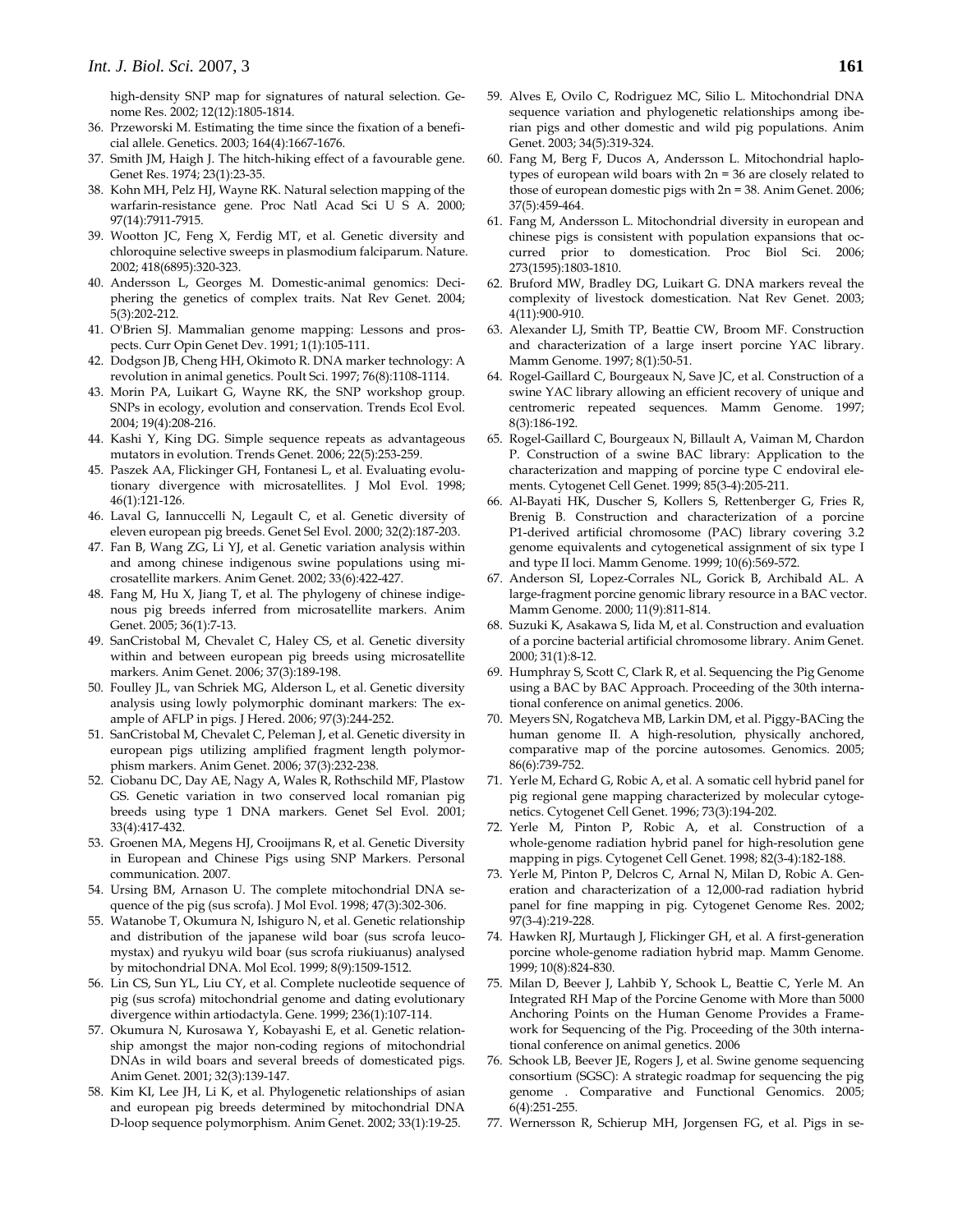quence space: A 0.66X coverage pig genome survey based on shotgun sequencing. BMC Genomics. 2005; 6(1):70.

- 78. Chardon P. INRA, France. Personal communication, 2006.
- 79. Gregory TR (ed). The Evolution of the Genome. New York, USA: Elsevier Academic Press, 2005.
- 80. Kato H, Harada M, Tsuchiya K, Moriwaki K. Absence of correlation between DNA repair in ultraviolet irradiated mammalian cells and life span of the donor species. Jpn J Genet. 1980; 55:99-108.
- 81. Vinogradov AE. Genome size and GC-percent in vertebrates as determined by flow cytometry: The triangular relationship. Cytometry. 1998; 31(2):100-109.
- 82. Krishan A, Dandekar P, Nathan N, Hamelik R, Miller C, Shaw J. DNA index, genome size, and electronic nuclear volume of vertebrates from the miami metro zoo. Cytometry A. 2005; 65(1):26-34.
- 83. Levine M, Tjian R. Transcription regulation and animal diversity. Nature. 2003; 424(6945):147-151.
- 84. Graveley BR. Alternative splicing: Increasing diversity in the proteomic world. Trends Genet. 2001; 17(2):100-107.
- 85. Modrek B, Lee C. A genomic view of alternative splicing. Nat Genet. 2002; 30(1):13-19.
- 86. Bejerano G, Pheasant M, Makunin I, et al. Ultraconserved elements in the human genome. Science. 2004; 304(5675):1321-1325.
- 87. Nobrega MA, Ovcharenko I, Afzal V, Rubin EM. Scanning human gene deserts for long-range enhancers. Science. 2003; 302(5644):413.
- 88. Ovcharenko I, Loots GG, Nobrega MA, Hardison RC, Miller W, Stubbs L. Evolution and functional classification of vertebrate gene deserts. Genome Res. 2005; 15(1):137-145.
- 89. Dermitzakis ET, Reymond A, Antonarakis SE. Conserved non-genic sequences - an unexpected feature of mammalian genomes. Nat Rev Genet. 2005; 6(2):151-157.
- 90. Baltimore D. Our genome unveiled. Nature. 2001; 409(6822):814-816.
- 91. Murphy WJ, Stanyon R, O'Brien SJ. Evolution of mammalian genome organization inferred from comparative gene mapping. Genome Biol. 2001; 2(6): S0005.
- 92. Murphy WJ, Larkin DM, Everts-van der Wind A, et al. Dynamics of mammalian chromosome evolution inferred from multispecies comparative maps. Science. 2005; 309(5734):613-617.
- 93. Jiang Z, Michal JJ, Melville JS, Baltzer HL. Multi-alignment of orthologous genome regions in five species provides new insights into the evolutionary make-up of mammalian genomes. Chromosome Res. 2005; 13(7):707-715.
- 94. International Chicken Genome Sequencing Consortium, Hillier LW, Miller W, et al. Sequence and comparative analysis of the chicken genome provide unique perspectives on vertebrate evolution. Nature. 2004; 432(7018):695-716.
- 95. Lindblad-Toh K, Wade CM, Mikkelsen TS, et al. Genome sequence, comparative analysis and haplotype structure of the domestic dog. Nature. 2005; 438(7069):803-819.
- 96. Chimpanzee Sequencing and Analysis Consortium. Initial sequence of the chimpanzee genome and comparison with the human genome. Nature. 2005; 437(7055):69-87.
- 97. Murphy WJ, Pevzner PA, O'Brien SJ. Mammalian phylogenomics comes of age. Trends Genet. 2004; 20(12):631-639.
- 98. Coghlan A, Eichler EE, Oliver SG, Paterson AH, Stein L. Chromosome evolution in eukaryotes: A multi-kingdom perspective. Trends Genet. 2005; 21(12):673-682.
- 99. Pinton A, Ducos A, Berland H, et al. Chromosomal abnormalities in hypoprolific boars. Hereditas. 2000; 132(1):55-62.
- 100. Pinton A, Ducos A, Yerle M. Chromosomal rearrangements in cattle and pigs revealed by chromosome microdissection and chromosome painting. Genet Sel Evol. 2003; 35(6):685-696.
- 101. Gilbert W. The RNA world. Nature. 1986; 319:618.
- 102. Lander ES, Linton LM, Birren B, et al. Initial sequencing and

analysis of the human genome. Nature. 2001; 409(6822):860-921.

- 103. Waterston RH, Lindblad-Toh K, Birney E, et al. Initial sequencing and comparative analysis of the mouse genome. Nature. 2002; 420(6915):520-562.
- 104. Doolittle WF, Sapienza C. Selfish genes, the phenotype paradigm and genome evolution. Nature. 1980; 284(5757):601-603.
- 105. Orgel LE, Crick FH. Selfish DNA: The ultimate parasite. Nature. 1980; 284(5757):604-607.
- 106. Brosius J. How significant is 98.5% 'junk' in mammalian genomes? Bioinformatics. 2003; 19 (Suppl 2):II35.
- 107. Kazazian HH Jr. Mobile elements: Drivers of genome evolution. Science. 2004; 303(5664):1626-1632.
- 108. Volff JN. Turning junk into gold: Domestication of transposable elements and the creation of new genes in eukaryotes. Bioessays. 2006; 28(9):913-922.
- 109. Lyon MF. LINE-1 elements and X chromosome inactivation: A function for "junk" DNA? Proc Natl Acad Sci U S A. 2000; 97(12):6248-6249.
- 110. Bejerano G, Lowe CB, Ahituv N, et al. A distal enhancer and an ultraconserved exon are derived from a novel retroposon. Nature. 2006; 441(7089):87-90.
- 111. Kazazian HH Jr, Wong C, Youssoufian H, Scott AF, Phillips DG, Antonarakis SE. Haemophilia A resulting from de novo insertion of L1 sequences represents a novel mechanism for mutation in man. Nature. 1988; 332(6160):164-166.
- 112. Sachidanandam R, Weissman D, Schmidt SC, et al. A map of human genome sequence variation containing 1.42 million single nucleotide polymorphisms. Nature. 2001; 409(6822):928-933.
- 113. Shubitowski DM, Venta PJ, Douglass CL, Zhou RX, Ewart SL. Polymorphism identification within 50 equine gene-specific sequence tagged sites. Anim Genet. 2001; 32(2):78-88.
- 114. Brouillette JA, Andrew JR, Venta PJ. Estimate of nucleotide diversity in dogs with a pool-and-sequence method. Mamm Genome. 2000; 11(12):1079-1086.
- 115. Jungerius BJ, van Laere AS, Te Pas MF, van Oost BA, Andersson L, Groenen MA. The IGF2-intron3-G3072A substitution explains a major imprinted QTL effect on backfat thickness in a meishan x european white pig intercross. Genet Res. 2004; 84(2):95-101.
- 116. de Koning DJ, Rattink AP, Harlizius B, van Arendonk JA, Brascamp EW, Groenen MA. Genome-wide scan for body composition in pigs reveals important role of imprinting. Proc Natl Acad Sci U S A. 2000; 97(14):7947-7950.
- 117. Houston RD, Haley CS, Archibald AL, Cameron ND, Plastow GS, Rance KA. A polymorphism in the 5'-untranslated region of the porcine cholecystokinin type a receptor gene affects feed intake and growth. Genetics. 2006; 174(3):1555-1563.
- 118. Hiller M, Huse K, Platzer M, Backofen R. Creation and disruption of protein features by alternative splicing -- a novel mechanism to modulate function. Genome Biol. 2005; 6(7):R58.
- 119. Stamm S, Ben-Ari S, Rafalska I, et al. Function of alternative splicing. Gene. 2005; 344:1-20.
- 120. Brett D, Pospisil H, Valcarcel J, Reich J, Bork P. Alternative splicing and genome complexity. Nat Genet. 2002; 30(1):29-30.
- 121. Modrek B, Lee CJ. Alternative splicing in the human, mouse and rat genomes is associated with an increased frequency of exon creation and/or loss. Nat Genet. 2003; 34(2):177-180.
- 122. Johnson JM, Castle J, Garrett-Engele P, et al. Genome-wide survey of human alternative pre-mRNA splicing with exon junction microarrays. Science. 2003; 302(5653):2141-2144.
- 123. Thanaraj TA, Clark F, Muilu J. Conservation of human alternative splice events in mouse. Nucleic Acids Res. 2003; 31(10):2544-2552.
- 124. Nurtdinov RN, Artamonova II, Mironov AA, Gelfand MS. Low conservation of alternative splicing patterns in the human and mouse genomes. Hum Mol Genet. 2003; 12(11):1313-1320.
- 125. Sorek R, Shamir R, Ast G. How prevalent is functional alternative splicing in the human genome? Trends Genet. 2004;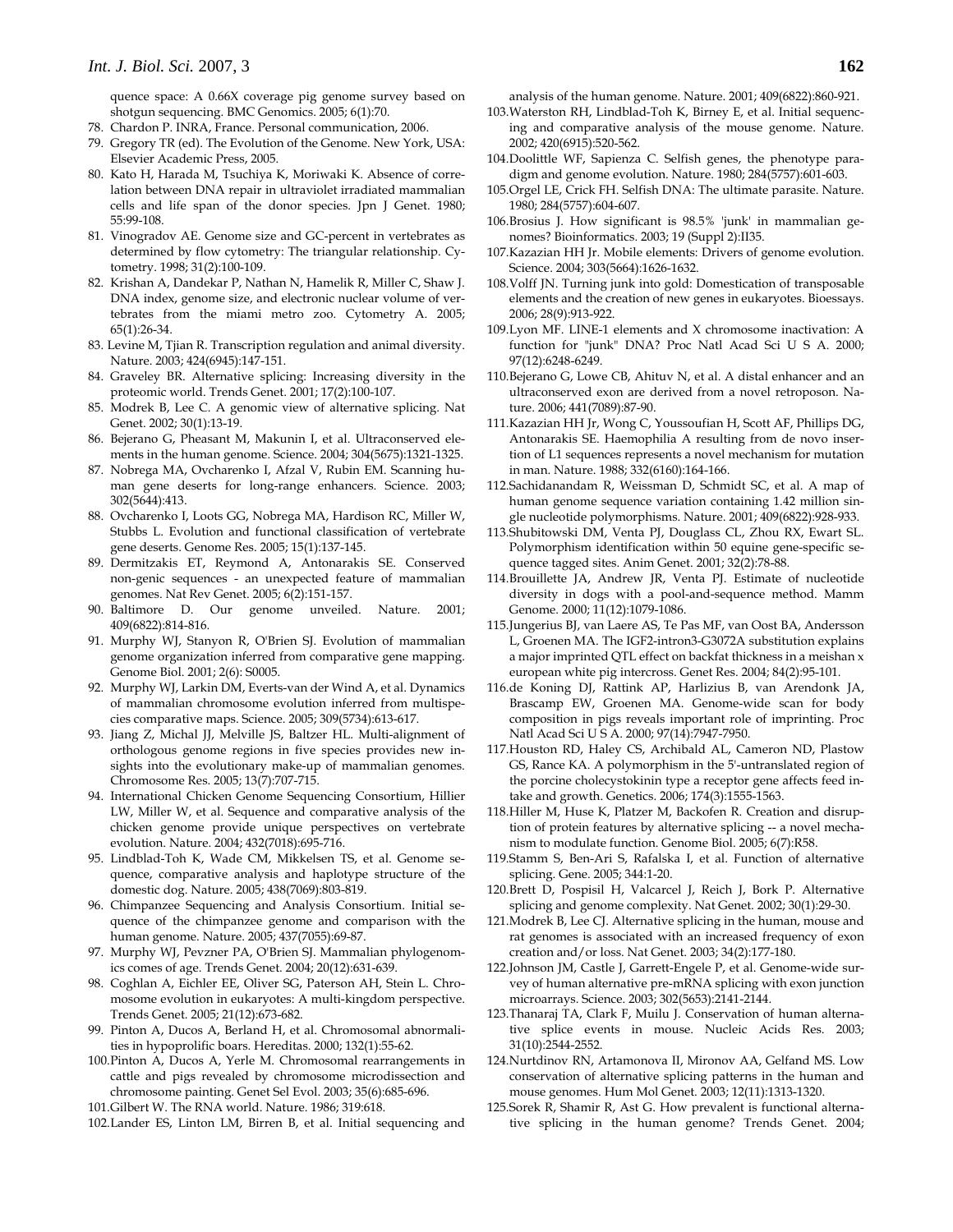20(2):68-71.

- 126. Thanaraj TA, Stamm S, Clark F, Riethoven JJ, Le Texier V, Muilu J. ASD: The alternative splicing database. Nucleic Acids Res. 2004; 32:D64-9.
- 127. Pan Q, Bakowski MA, Morris Q, et al. Alternative splicing of conserved exons is frequently species-specific in human and mouse. Trends Genet. 2005; 21(2):73-77.
- 128. Krawczak M, Reiss J, Cooper DN. The mutational spectrum of single base-pair substitutions in mRNA splice junctions of human genes: Causes and consequences. Hum Genet. 1992; 90(1-2):41-54.
- 129. Lopez-Bigas N, Audit B, Ouzounis C, Parra G, Guigo R. Are splicing mutations the most frequent cause of hereditary disease? FEBS Lett. 2005; 579(9):1900-1903.
- 130. Lopez AJ. Alternative splicing of pre-mRNA: Developmental consequences and mechanisms of regulation. Annu Rev Genet.

#### **Tables and Figures**

Table 1. Total population size and number of global pig breeds (2006)

| Region | Africa |            |      | Asia       |      | Europe     |     | Lartin<br>America | dle East | Near & Mid- | North | America    |     | Southwest<br>Pacific | Total |            |
|--------|--------|------------|------|------------|------|------------|-----|-------------------|----------|-------------|-------|------------|-----|----------------------|-------|------------|
| Pig    | Pop    | <b>Brd</b> | Pop  | <b>Brd</b> | Pop  | <b>Brd</b> | Pop | <b>Brd</b>        | Pop      | Brd         | Pop   | <b>Brd</b> | Pop | <b>Brd</b>           | Pop   | <b>Brd</b> |
| No.    | 23     | 49         | 594  | 229        | 192  | 165        | 72  | 67                | 0.3      |             | 75    | 18         | 3.8 | 12                   | 960   | 541        |
| %      | 2.4    | 9.1        | 61.9 | 42.3       | 20.0 | 30.5       | 7.5 | 12.4              | 0.0      | 0.2         | 7.8   | 3.3        | 0.4 | 2.22                 | 100   | 100        |

Pop: population size in million heads; Brd: number of breeds; Per (%): share of the world total.

Source: The state of the world's animal genetic resources for food and agriculture (1st), 2006 [8].

#### Table 2. Characteristics of main classes of genetic markers

|                               | mtDNA                                                                                 | Microsatellite                                                      | <b>SNP</b>                                                                   | <b>AFLP</b>                               |
|-------------------------------|---------------------------------------------------------------------------------------|---------------------------------------------------------------------|------------------------------------------------------------------------------|-------------------------------------------|
| Type of loci (O'Brien)        | I and II                                                                              | II > I                                                              | I and II                                                                     | I and II                                  |
| <b>Type of loci (Dodgson)</b> | clone sequence-based                                                                  | clone sequence-based                                                | clone sequence-based                                                         | fingerprint                               |
| <b>Distribution</b>           | mitochondria (less than 20<br>kb; 100-10,000 copies every<br>cell)                    | nucleus (spaced every 5-50)<br>kb; ubiquitous across the<br>genome) | nucleus (spaced every 200-500)<br>bp; millions of loci across the<br>genome) | nucleus (ubiquitous<br>across the genome) |
| <b>PIC</b>                    | high                                                                                  | high                                                                | low                                                                          | moderate                                  |
| Typical allele no.            | hypervariable at the control<br>region                                                | $2 - 30$                                                            | 2                                                                            | $\overline{c}$                            |
| Inheritance mode              | maternally inherited                                                                  | codominantedly inherited                                            | codominantedly inherited                                                     | dominant inherited                        |
| Speed of assay                | moderate                                                                              | moderate                                                            | high                                                                         | moderate                                  |
| Development costs             | moderate                                                                              | high                                                                | moderate                                                                     | low                                       |
| <b>Running costs</b>          | moderate                                                                              | high                                                                | low                                                                          | moderate                                  |
| <b>Major</b> use              | domestication; phylogeography                                                         | genome mapping; population<br>genetics                              | phylogenomics; functional<br>genomics; genetic diversity                     | population genetics;<br>genome mapping    |
| <b>Major</b> weakness         | poor predictor of overall ge-<br>nomic diversity; loss of<br>male-mediated gene flows | low abundance                                                       | ascertainment biases; biallelic                                              | dominant mode of<br>inheritance           |

PIC: polymorphism information content; AFLP: amplified fragment length polymorphism.

Source: modified based on O'Brien (1991) [41], Dodgson et al (1997) [42], Morin et al. (2004) [43].

|  |  | Table 3. Publicly available pig genomics and proteomics internet resources |  |  |
|--|--|----------------------------------------------------------------------------|--|--|
|  |  |                                                                            |  |  |

| Resource type | Description                      | Resource name             | URL                                                              |
|---------------|----------------------------------|---------------------------|------------------------------------------------------------------|
| Genome        | Pig genome sequencing by<br>SGSC | Pig tales                 | http://www.piggenome.org                                         |
| Genome        | Pig PreEnsembl at Sanger         | Pig PreEnsembl            | http://pre.ensembl.org/Sus_scrofa                                |
| Genome        | Pig genomics at UIUC             | Swine genomics            | http://www.swinegenomics.com                                     |
| Genome        | NAGRP pig genome program         | U.S. pig genome mapping   | http://www.animalgenome.org/pigs                                 |
| Genome        | Pig genome project at Japan      | Animal genome program     | http://animal.dna.affrc.go.jp                                    |
| Genome        | NCBI pig genome resources        | Pig genome resources      | http://www.ncbi.nlm.nih.gov/projects/genome/guid<br>$e$ / $pi$ g |
| Genome        | Pig genomic information system   | PigGIS                    | http://www.piggis.org                                            |
| Genome        | $0.66X$ genome sequencing        | Sino-Danish pig genome    | http://piggenome.dk                                              |
| Genome        | 100 Mb genome sequencing         | Korean pig genome project | http://www.nlri.go.kr                                            |
| Genome        | SSC7 and 14 genome sequenc-      | <b>EU SABRE</b> project   | http://www.sabre-eu.eu                                           |

1998; 32:279-305.

- 131. Xing Y, Lee C. Alternative splicing and RNA selection pressure--evolutionary consequences for eukaryotic genomes. Nat Rev Genet. 2006; 7(7):499-509.
- 132. Keightley PD, Johnson T. MCALIGN: Stochastic alignment of noncoding DNA sequences based on an evolutionary model of sequence evolution. Genome Res. 2004; 14(3):442-450.
- 133. Chin CS, Chuang JH, Li H. Genome-wide regulatory complexity in yeast promoters: Separation of functionally conserved and neutral sequence. Genome Res. 2005; 15(2):205-213.
- 134. Dermitzakis ET, Kirkness E, Schwarz S, Birney E, Reymond A, Antonarakis SE. Comparison of human chromosome 21 conserved nongenic sequences (CNGs) with the mouse and dog genomes shows that their selective constraint is independent of their genic environment. Genome Res. 2004; 14(5):852-859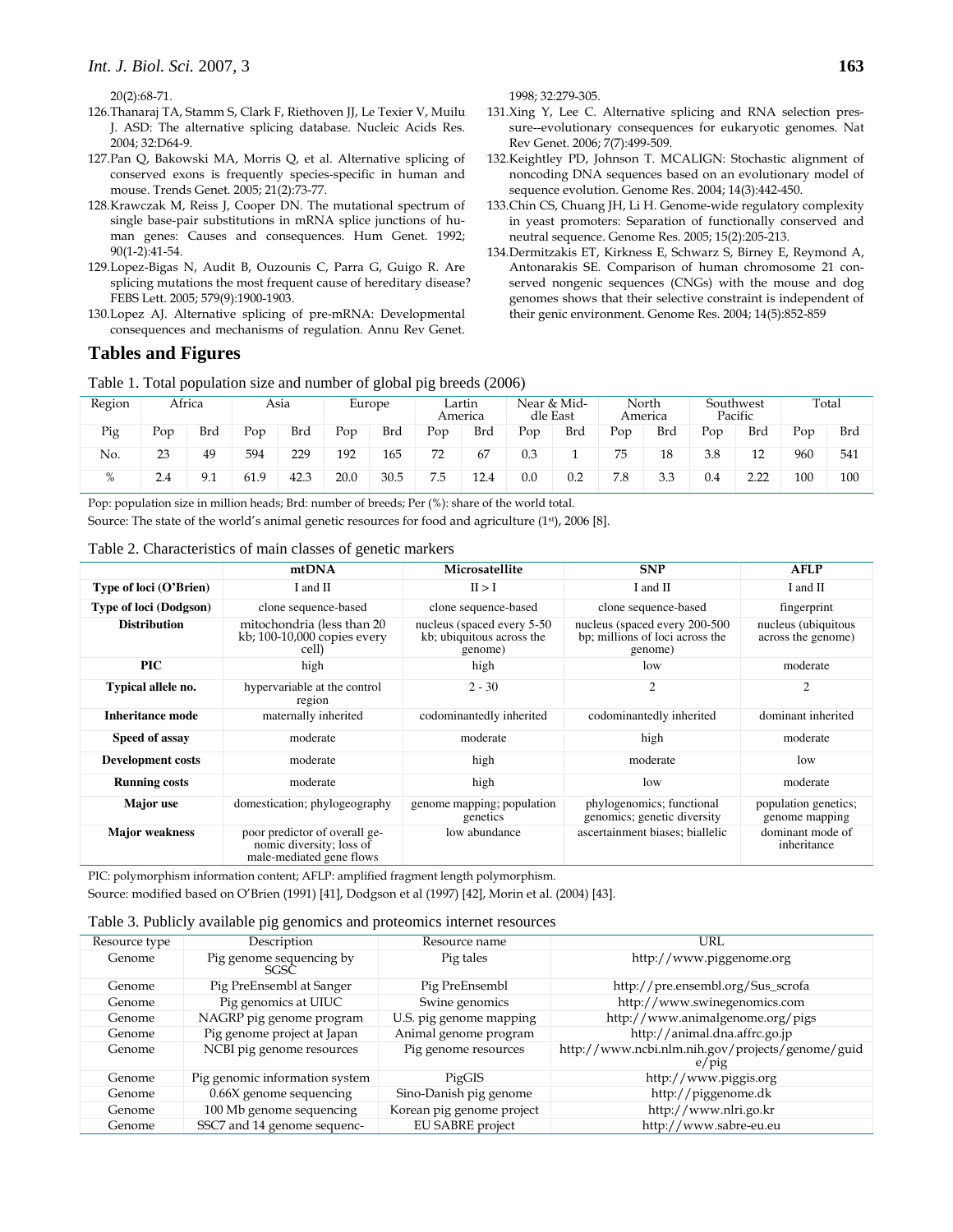|                    | ing                                           |                     |                                                         |
|--------------------|-----------------------------------------------|---------------------|---------------------------------------------------------|
| <b>OTLs</b>        | Pig QTL database                              | Animal QTLdb        | http://www.animalgenome.org/QTLdb/pig                   |
| Genes/markers      | TIGR pig gene index                           | SsGI                | http://www.tigr.org                                     |
| Genes/markers      | NCBI SNP database                             | Pig SNP database    | http://www.ncbi.nlm.nih.gov/SNP                         |
| Linkage map        | USDA MARC map                                 | US MARC linkage map | http://www.marc.usda.gov/genome/swine                   |
| Linkage map        | Pig genome map viewer                         | NCBI map viewer     | http://web.ncbi.nlm.nih.gov/mapview                     |
| Linkage map        | PIGMAP viewer at Roslin                       | ARKdb web           | http://www.thearkdb.org                                 |
| Physical map       | Sanger porcine physical map                   | Sanger WebChrom     | http://www.sanger.ac.uk/Projects/S_scrofa               |
| Physical map       | Pig FPC clones to linkage maps                | BAC clone map       | http://www.animalgenome.org/cgi-bin/QTLdb/SS            |
| Physical map       | Somatic cell hybrid panel                     | SCH map             | http://www.toulouse.inra.fr/lgc/pig/hybrid.htm          |
| Physical map       | <b>IMpRH</b> maps                             | RH map              | http://www.toulouse.inra.fr/lgc/pig/cyto/cyto           |
| Physical map       | <b>UNR-1/UNR-2</b>                            | RH map              | http://www.cabnr.unr.edu/beattie                        |
| Comparative<br>map | Multispecies comparisons                      | Evolution highway   | http://evolutionhighway.ncsa.uiuc.edu                   |
| Comparative<br>map | Pig-human comparative map                     | Comparative map     | http://www.toulouse.inra.fr/lgc/pig/compare/comp<br>are |
| Comparative<br>map | Jackson labs                                  | Mammalian maps      | http://www.informatics.jax.org                          |
| Comparative<br>map | Japan pig-mouse map                           | Pig mouse map       | http://ws4.niai.affrc.go.jp/dbsearch2/java/mhomo/p      |
| Expression         | Pig array from US pig genome<br>project       | Pig microarray      | http://www.pigoligoarray.org                            |
| Expression         | 98,988 pig ESTs database at<br>Iowa           | Pig EST database    | http://pigest.genome.iastate.edu                        |
| Expression         | Pig EST sequences at Denmark                  | Pig EST             | http://pigest.kvl.dk                                    |
| Expression         | Full-length cDNA libraries and<br><b>ESTs</b> | PEDE at Japan       | http://pede.dna.affrc.go.jp                             |

Table 4. Current chromosomal progress of the pig genome sequencing project (Nov 2006)

| Chr              | Estimated length<br>(bp) | No. of<br>contigs       | NoCs se-<br>lected | <b>NoCs</b><br>sent | NoCs acces-<br>sioned | NoCs fin-<br>ished | Total<br><b>NoCs</b> | Coverage<br>(%) |
|------------------|--------------------------|-------------------------|--------------------|---------------------|-----------------------|--------------------|----------------------|-----------------|
| SSC1             | 303,136,142              | 3                       | 59                 | 518                 | 329                   | $\mathbf{1}$       | 907                  | 56.89           |
| SSC <sub>2</sub> | 155,149,711              | 7                       | $\mathbf{0}$       | 377                 | $\mathbf{0}$          | $\boldsymbol{0}$   | 377                  | 45.87           |
| SSC <sub>3</sub> | 151,274,484              | 9                       | $\mathbf{0}$       | 354                 | $\mathbf{0}$          | $\overline{0}$     | 354                  | 45.73           |
| SSC <sub>4</sub> | 149,877,177              | 8                       | $\overline{2}$     | 319                 | 82                    | $\overline{2}$     | 405                  | 52.49           |
| SSC <sub>5</sub> | 105,163,859              | $\overline{4}$          | $\mathbf{0}$       | 273                 | $\overline{4}$        | $\overline{2}$     | 279                  | 50.07           |
| SSC <sub>6</sub> | 173,044,584              | 11                      | $\overline{0}$     | 433                 | 6                     | 19                 | 458                  | 48.60           |
| SSC7             | 138,247,446              | 5                       | 118                | 46                  | 321                   | 47                 | 532                  | 67.01           |
| SSC <sub>8</sub> | 152,094,626              | $\overline{4}$          | $\mathbf{0}$       | 419                 | $\overline{2}$        | $\boldsymbol{0}$   | 421                  | 53.92           |
| SSC9             | 157, 355, 516            | $\overline{\mathbf{4}}$ | $\mathbf{1}$       | 448                 | $\mathbf{0}$          | $\overline{0}$     | 449                  | 55.18           |
| <b>SSC10</b>     | 81,315,841               | 7                       | $\theta$           | 196                 | $\mathbf{0}$          | $\boldsymbol{0}$   | 196                  | 46.19           |
| SSC11            | 89,955,204               | $\overline{3}$          | 32                 | 72                  | 160                   | $\overline{2}$     | 266                  | 59.36           |
| SSC12            | 70,201,005               | 6                       | $\overline{0}$     | 151                 | $\mathbf{0}$          | $\overline{0}$     | 151                  | 42.16           |
| SSC13            | 221,109,244              | $\mathbf{1}$            | $\overline{2}$     | 635                 | $\mathbf{1}$          | $\boldsymbol{0}$   | 638                  | 54.65           |
| SSC14            | 142,311,687              | 3                       | 160                | 12                  | 365                   | 6                  | 543                  | 67.50           |
| SSC15            | 173,169,528              | 3                       | $\mathbf{1}$       | 456                 | $\mathbf{0}$          | $\overline{0}$     | 457                  | 51.01           |
| SSC16            | 89,254,859               | $\overline{2}$          | $\overline{0}$     | 239                 | $\mathbf{1}$          | $\overline{0}$     | 240                  | 51.99           |
| SSC17            | 70,843,094               | 5                       | $\overline{2}$     | 82                  | 58                    | 69                 | 211                  | 51.41           |
| SSC18            | 63,240,215               | $\mathbf{1}$            | $\boldsymbol{0}$   | 162                 | $\overline{0}$        | $\boldsymbol{0}$   | 162                  | 50.42           |
| <b>SSCX</b>      | 135,575,825              | 21                      | $\mathbf{0}$       | 275                 | $\mathbf{0}$          | $\boldsymbol{0}$   | 275                  | 39.29           |
| Total            | 2,622,320,047            | 107                     | 377                | 5,467               | 1,329                 | 148                | 7,321                |                 |
| Average          | 138,016,845              |                         |                    |                     |                       |                    |                      | 52.09           |

NoCs selected: number of clones selected for sequencing; NoCs sent: number of clones sent for sequencing; NoCs accessioned: number of accessioned sequence clones; NoCs finished: number of finished sequence clones; Total NoCs: total number of sequencing clones; Coverage (%): percentage of map covered by sequence clones. Source: Pig Pre-Ensembl: http://pre.ensembl.org/Sus\_scrofa/